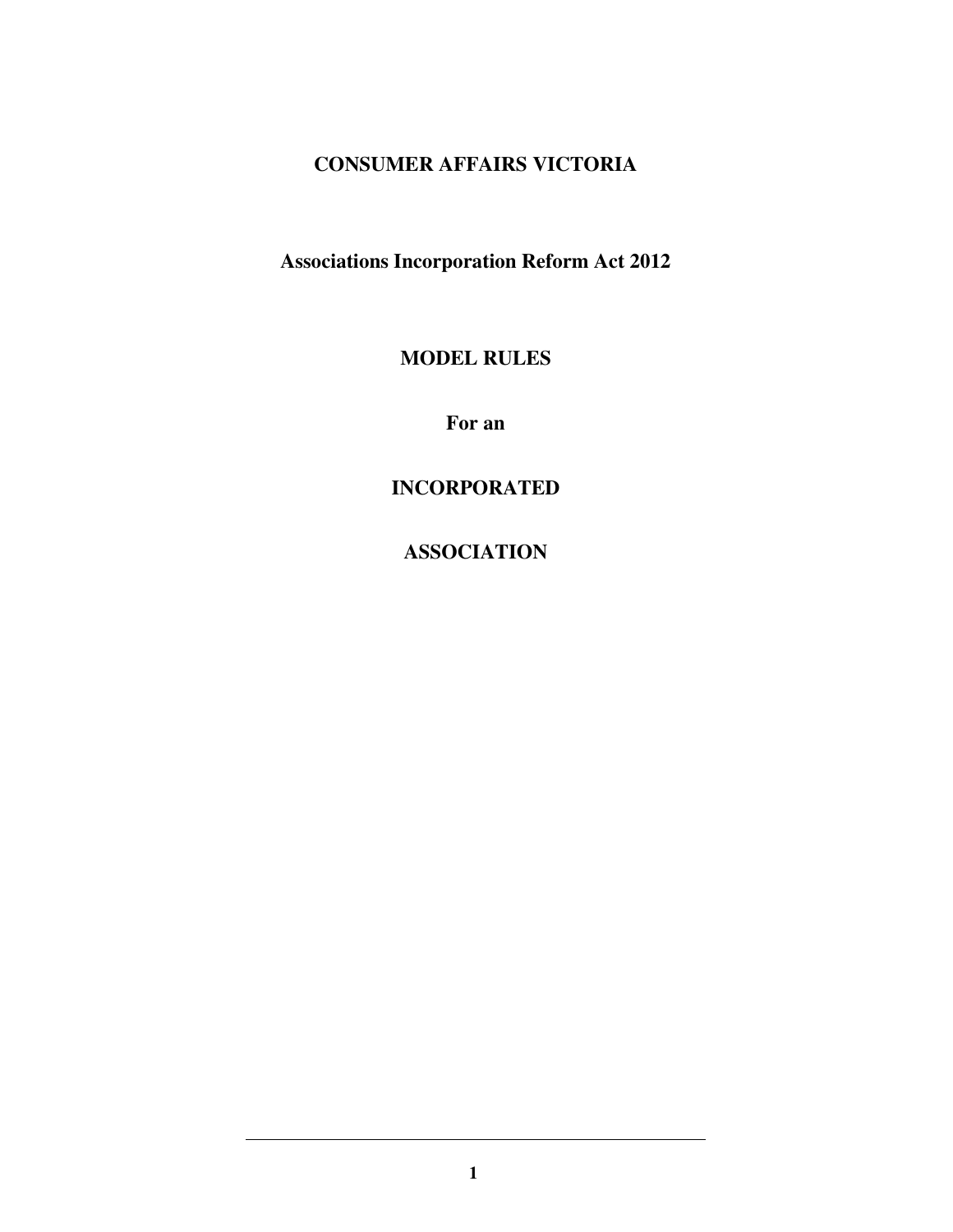# **TABLE OF PROVISIONS**

| Regulation                            |                                                                                  | Page     |
|---------------------------------------|----------------------------------------------------------------------------------|----------|
|                                       | <b>Model Rules for an Incorporated Association</b>                               | 4        |
|                                       | <b>PART 1-PRELIMINARY</b>                                                        | 4        |
| 1                                     | Name                                                                             | 4        |
| $\overline{c}$                        | Purposes                                                                         | 4        |
| 3                                     | Financial year                                                                   | 4        |
| 4                                     | Definitions                                                                      | 4        |
| <b>PART 2-POWERS OF ASSOCIATION</b>   |                                                                                  | 5        |
| 5                                     | Powers of Association                                                            | 5        |
| 6                                     | Not for profit organisation                                                      | 6        |
|                                       | PART 3-MEMBERS, DISCIPLINARY PROCEDURES AND                                      |          |
|                                       | <b>GRIEVANCES</b>                                                                | 6        |
| <b>Division 1-Membership</b>          |                                                                                  | 6        |
| 7                                     | Minimum number of members                                                        | 6        |
| 8                                     | Who is eligible to be a member                                                   | 6        |
| 9                                     | Application for membership                                                       | 6        |
| 10                                    | Consideration of application                                                     | 7        |
| 11                                    | New membership                                                                   | 7        |
| 12<br>13                              | Annual subscription and fee on joining<br>General rights of members              | 8        |
| 14                                    | Associate members                                                                | 8<br>9   |
| 15                                    | Rights not transferable                                                          | 9        |
| 16                                    | Ceasing membership                                                               | 9        |
| 17                                    | Resigning as a member                                                            | 9        |
| 18                                    | Register of members                                                              | 9        |
| Division 2-Disciplinary action        |                                                                                  | 10       |
| 19                                    | Grounds for taking disciplinary action                                           | 10       |
| 20                                    | Disciplinary subcommittee                                                        | 10       |
| 21                                    | Notice to member                                                                 | 11       |
| 22                                    | Decision of subcommittee                                                         | 11       |
| 23                                    | Appeal rights                                                                    | 12       |
| 24                                    | Conduct of disciplinary appeal meeting                                           | 12       |
| <b>Division 3-Grievance procedure</b> |                                                                                  | 13       |
| 25                                    | Application                                                                      | 13       |
| 26                                    | Parties must attempt to resolve the dispute                                      | 13       |
| 27                                    | Appointment of mediator                                                          | 13       |
| 28<br>29                              | Mediation process<br>Failure to resolve dispute by mediation                     | 14<br>14 |
|                                       | PART 4-GENERAL MEETINGS OF THE ASSOCIATION                                       | 14       |
|                                       |                                                                                  |          |
| 30                                    | Annual general meetings                                                          | 14       |
| 31<br>32                              | Special general meetings                                                         | 15<br>15 |
| 33                                    | Special general meeting held at request of members<br>Notice of general meetings | 16       |
| 34                                    | Proxies                                                                          | 16       |
| 35                                    | Use of technology                                                                | 17       |
| 36                                    | Quorum at general meetings                                                       | 17       |
| 37                                    | Adjournment of general meeting                                                   | 18       |
| 38                                    | Voting at general meeting                                                        | 19       |
| 39                                    | Special resolutions                                                              | 19       |
| 40                                    | Determining whether resolution carried                                           | 19       |
| 41                                    | Minutes of general meeting                                                       | 20       |

# PART 5-COMMITTEE 21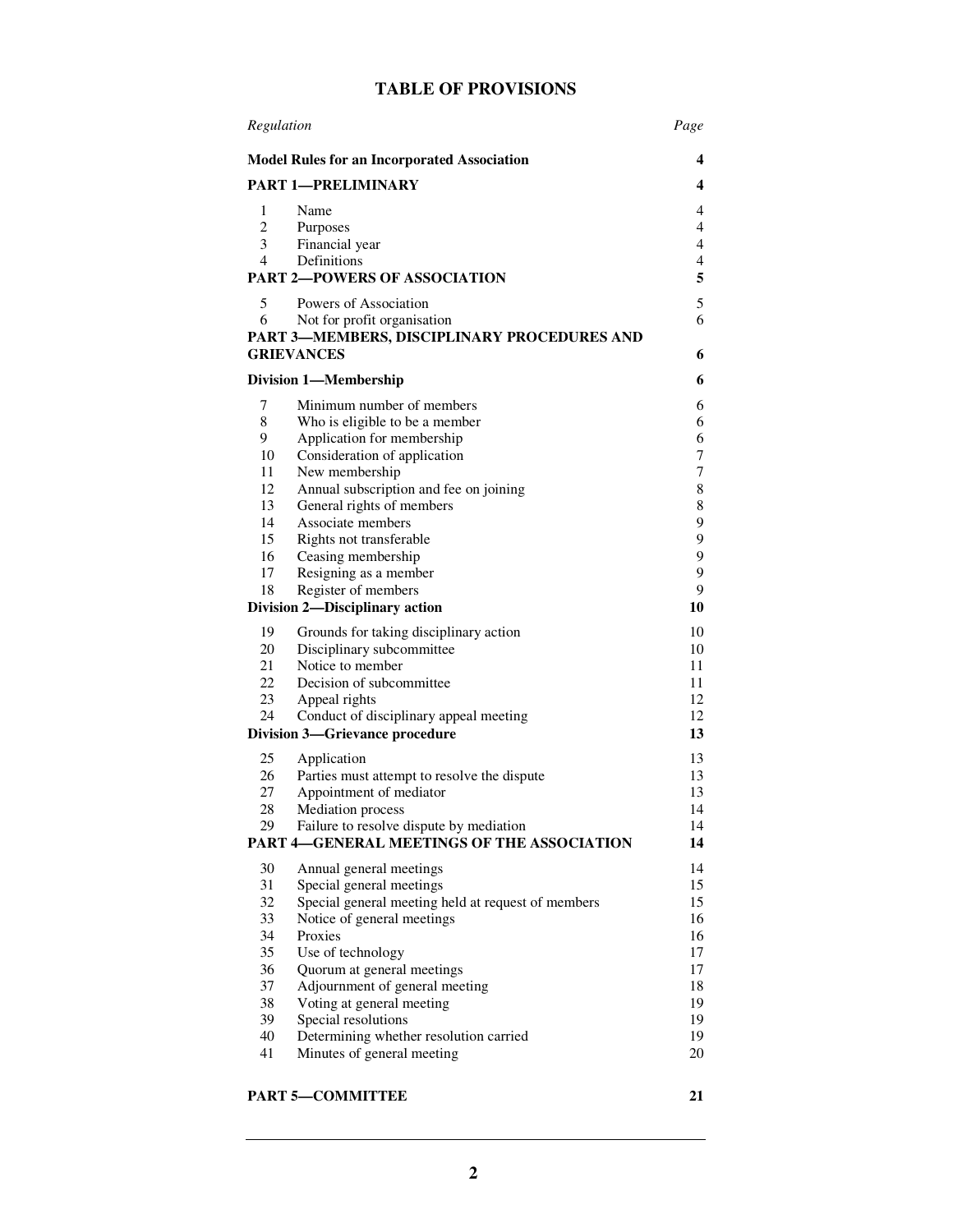| <b>Division 1-Powers of Committee</b> |                                                               | 21       |
|---------------------------------------|---------------------------------------------------------------|----------|
| 42                                    | Role and powers                                               | 21       |
| 43                                    | Delegation                                                    | 21       |
|                                       | Division 2-Composition of Committee and duties of members     | 21       |
| 44                                    | Composition of Committee                                      | 21       |
| 45                                    | <b>General Duties</b>                                         | 21       |
| 46                                    | <b>President and Vice-President</b>                           | 22       |
| 47                                    | Secretary                                                     | 22       |
| 48                                    | Treasurer                                                     | 23       |
|                                       | Division 3—Election of Committee members and tenure of office | 24       |
| 49                                    | Who is eligible to be a Committee member                      | 24       |
| 50                                    | Positions to be declared vacant                               | 24       |
| 51                                    | <b>Nominations</b>                                            | 24       |
| 52                                    | Election of President etc.                                    | 24       |
| 53                                    | Election of ordinary members                                  | 25       |
| 54                                    | Ballot                                                        | 25       |
| 55                                    | Term of office                                                | 26       |
| 56                                    | Vacation of office                                            | 27       |
| 57                                    | Filling casual vacancies                                      | 27<br>28 |
|                                       | <b>Division 4-Meetings of Committee</b>                       |          |
| 58                                    | Meetings of Committee                                         | 28       |
| 59                                    | Notice of meetings                                            | 28       |
| 60                                    | <b>Urgent</b> meetings                                        | 28       |
| 61                                    | Procedure and order of business                               | 28       |
| 62<br>63                              | Use of technology                                             | 29<br>29 |
| 64                                    | Quorum<br>Voting                                              | 29       |
| 65                                    | Conflict of interest                                          | 30       |
| 66                                    | Minutes of meeting                                            | 30       |
| 67                                    | Leave of absence                                              | 30       |
|                                       | <b>PART 6-FINANCIAL MATTERS</b>                               | 31       |
| 68                                    | Source of funds                                               | 31       |
| 69                                    | Management of funds                                           | 31       |
| 70                                    | Financial records                                             | 31       |
| 71                                    | Financial statements                                          | 32       |
|                                       | <b>PART 7-GENERAL MATTERS</b>                                 | 32       |
| 72                                    | Common seal                                                   | 32       |
| 73                                    | Registered address                                            | 32       |
| 74                                    | Notice requirements                                           | 33       |
| 75                                    | Custody and inspection of books and records                   | 33       |
| 76                                    | Winding up and cancellation                                   | 34       |
| 77                                    | <b>Alteration of Rules</b>                                    | 34       |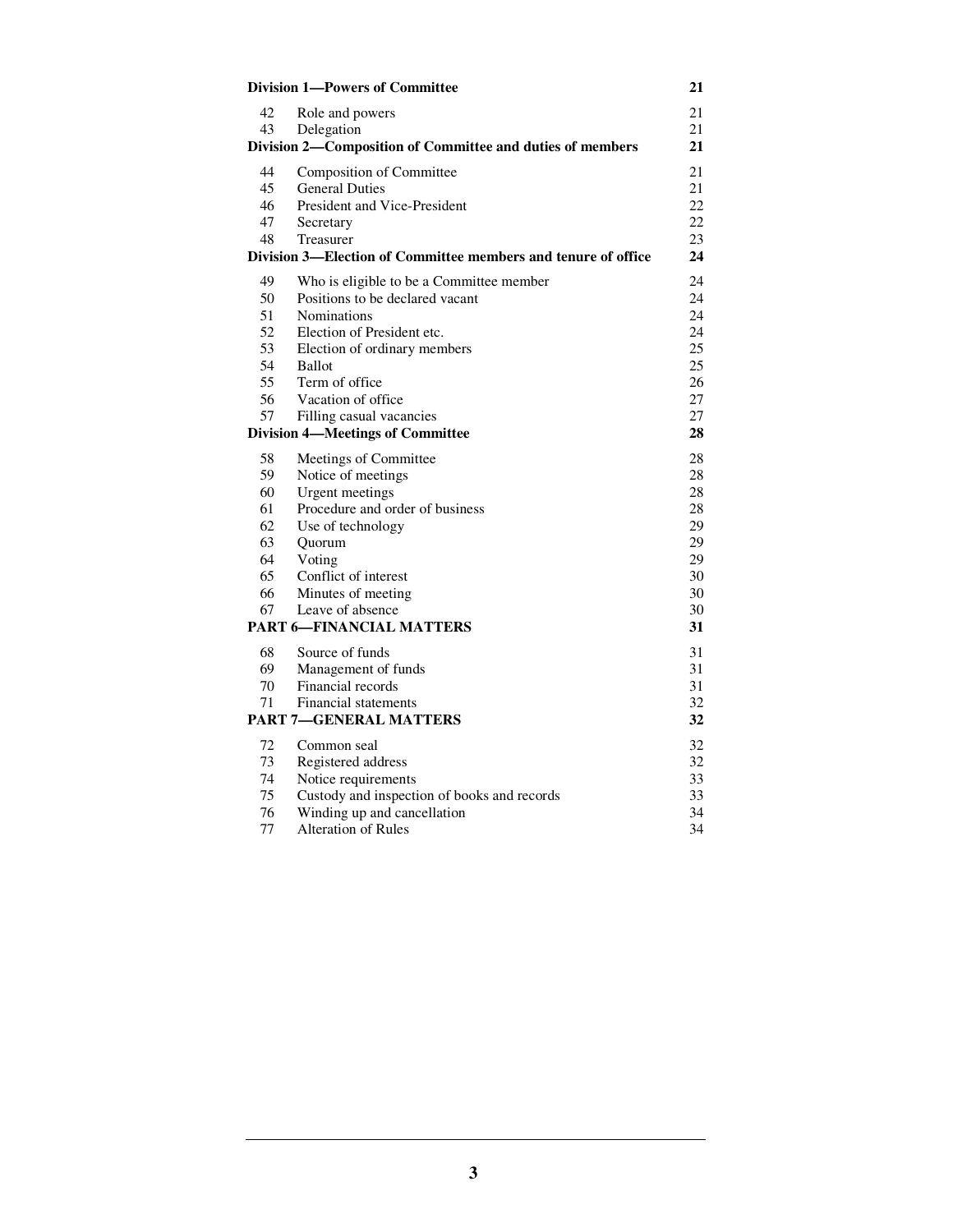### **MODEL RULES FOR AN INCORPORATED ASSOCIATION**

#### **Note**

The persons who from time to time are members of the Association are an incorporated association by the name given in rule 1 of these Rules.

Under section 46 of the **Associations Incorporation Reform Act 2012**, these Rules are taken to constitute the terms of a contract between the Association and its members.

### **PART 1—PRELIMINARY**

#### **1 Name**

The name of the incorporated association is Victorian Reining Horse Association Incorporated".

#### **Note**

Under section 23 of the Act, the name of the association and its registration number must appear on all its business documents.

#### **2 Purposes**

The purposes of the association are to promote the equine sport of Reining and encourage the showing of Reining Horses

#### **3 Financial year**

The financial year of the Association is each period of 12 months ending on 31 December

#### **4 Definitions**

In these Rules—

*absolute majority*, of the Committee, means a majority of the committee members currently holding office and entitled to vote at the time (as distinct from a majority of committee members present at a committee meeting);

*associate member* means a member referred to in rule 14(1);

*Chairperson*, of a general meeting or committee meeting, means the person chairing the meeting as required under rule 46;

*Committee* means the Committee having management of the business of the Association;

*committee meeting* means a meeting of the Committee held in accordance with these Rules;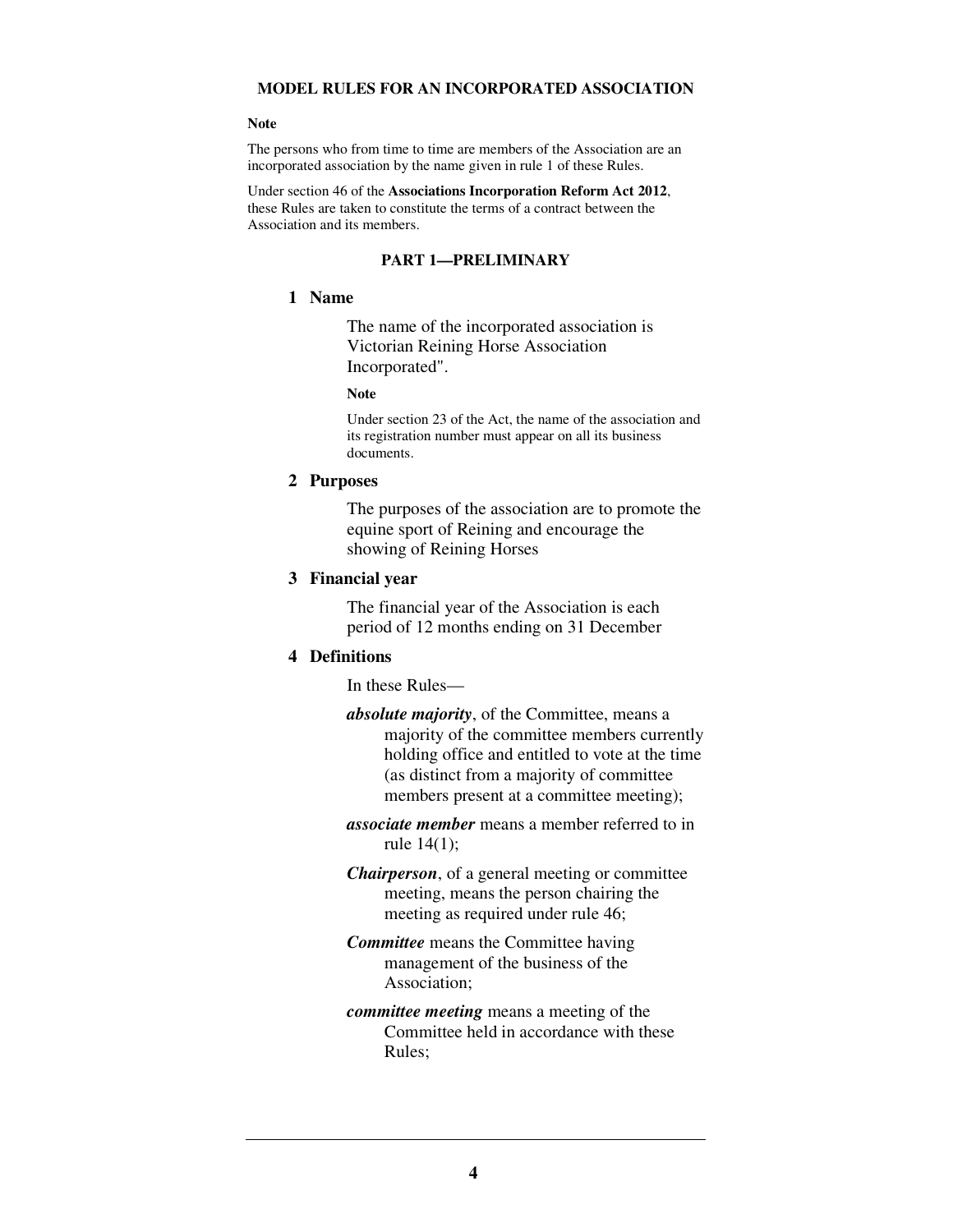*committee member* means a member of the Committee elected or appointed under Division 3 of Part 5;

*disciplinary appeal meeting* means a meeting of the members of the Association convened under rule 23(3);

*disciplinary meeting* means a meeting of the Committee convened for the purposes of rule 22;

*disciplinary subcommittee* means the subcommittee appointed under rule 20;

*financial year* means the 12 month period specified in rule 3;

*general meeting* means a general meeting of the members of the Association convened in accordance with Part 4 and includes an annual general meeting, a special general meeting and a disciplinary appeal meeting;

*member* means a member of the Association;

*member entitled to vote* means a member who under rule 13(2) is entitled to vote at a general meeting;

*special resolution* means a resolution that requires not less than three-quarters of the members voting at a general meeting, whether in person or by proxy, to vote in favour of the resolution;

*the Act* means the **Associations Incorporation Reform Act 2012** and includes any regulations made under that Act;

*the Registrar* means the Registrar of Incorporated Associations.

### **PART 2—POWERS OF ASSOCIATION**

# **5 Powers of Association**

- (1) Subject to the Act, the Association has power to do all things incidental or conducive to achieve its purposes.
- (2) Without limiting subrule (1), the Association may—
	- (a) acquire, hold and dispose of real or personal property;
	- (b) open and operate accounts with financial institutions;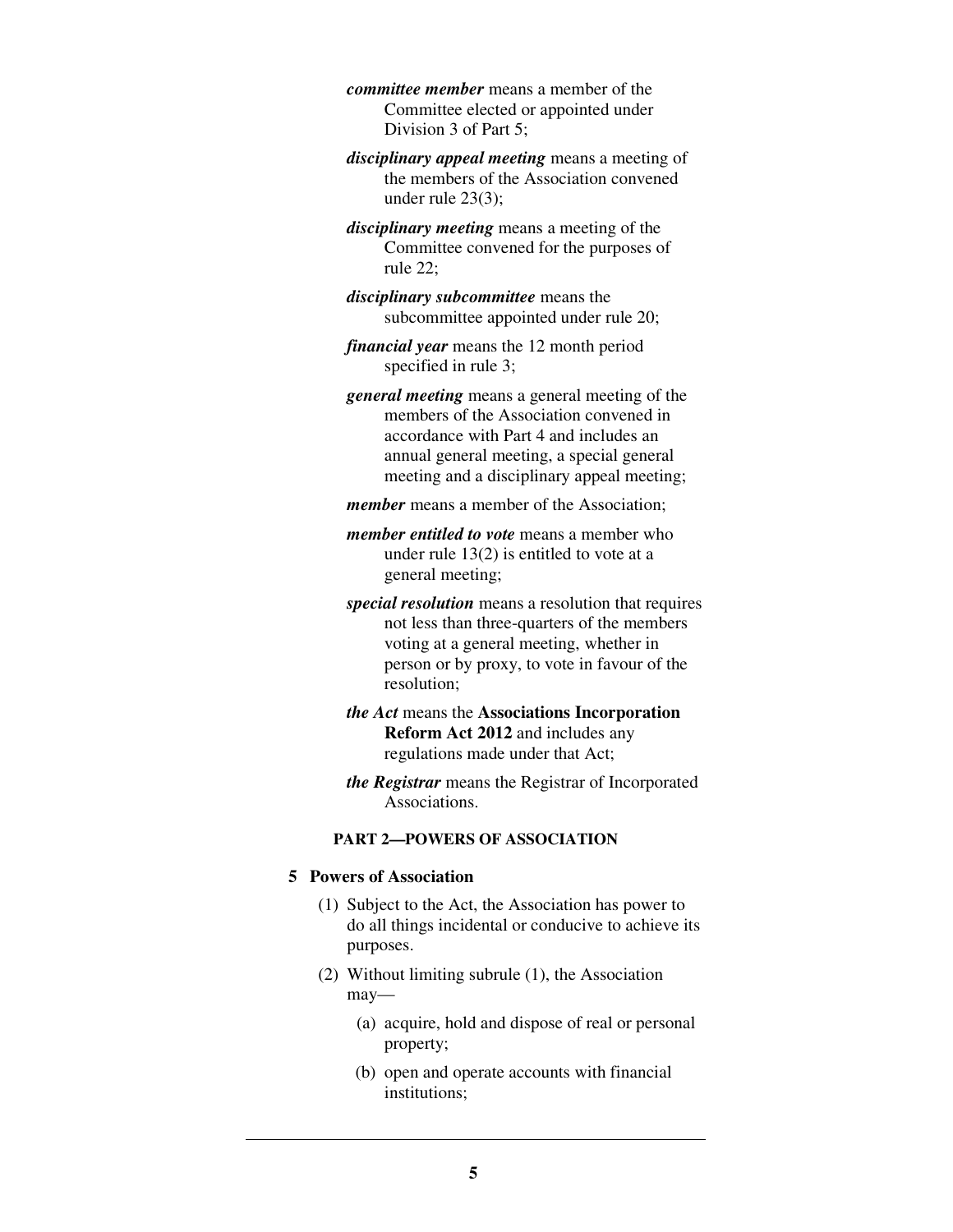- (c) invest its money in any security in which trust monies may lawfully be invested;
- (d) raise and borrow money on any terms and in any manner as it thinks fit;
- (e) secure the repayment of money raised or borrowed, or the payment of a debt or liability;
- (f) appoint agents to transact business on its behalf;
- (g) enter into any other contract it considers necessary or desirable.
- (3) The Association may only exercise its powers and use its income and assets (including any surplus) for its purposes.

#### **6 Not for profit organisation**

- (1) The Association must not distribute any surplus, income or assets directly or indirectly to its members.
- (2) Subrule (1) does not prevent the Association from paying a member—
	- (a) reimbursement for expenses properly incurred by the member; or
	- (b) for goods or services provided by the member—

if this is done in good faith on terms no more favourable than if the member was not a member.

#### **Note**

Section 33 of the Act provides that an incorporated association must not secure pecuniary profit for its members. Section 4 of the Act sets out in more detail the circumstances under which an incorporated association is not taken to secure pecuniary profit for its members.

#### **PART 3—MEMBERS, DISCIPLINARY PROCEDURES AND GRIEVANCES**

# **Division 1—Membership**

#### **7 Minimum number of members**

The Association must have at least 5 members.

#### **8 Who is eligible to be a member**

Any person who supports the purposes of the Association is eligible for membership.

# **9 Application for membership**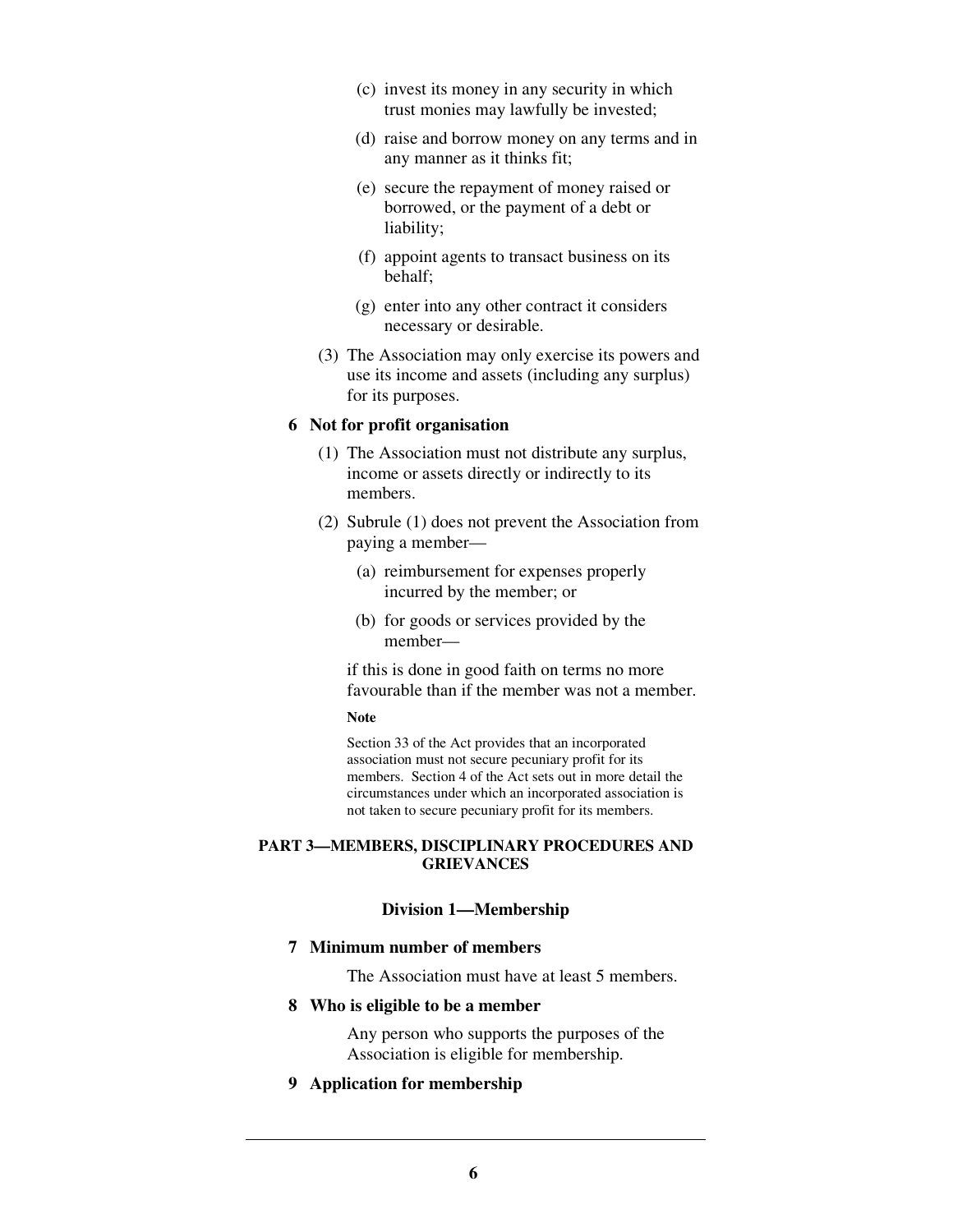- (1) To apply to become a member of the Association, a person must submit a written application to a committee member stating that the person—
	- (a) wishes to become a member of the Association; and
	- (b) supports the purposes of the Association; and
	- (c) agrees to comply with these Rules.
- (2) The application—
	- (a) must be signed by the applicant; and
	- (b) may be accompanied by the joining fee.

#### **Note**

The joining fee is the fee (if any) determined by the Association under rule 12(3).

# **10 Consideration of application**

- (1) As soon as practicable after an application for membership is received, the Committee must decide by resolution whether to accept or reject the application.
- (2) The Committee must notify the applicant in writing of its decision as soon as practicable after the decision is made.
- (3) If the Committee rejects the application, it must return any money accompanying the application to the applicant.
- (4) No reason need be given for the rejection of an application.

# **11 New membership**

- (1) If an application for membership is approved by the Committee—
	- (a) the resolution to accept the membership must be recorded in the minutes of the committee meeting; and
	- (b) the Secretary must, as soon as practicable, enter the name and address of the new member, and the date of becoming a member, in the register of members.
- (2) A person becomes a member of the Association and, subject to rule 13(2), is entitled to exercise his or her rights of membership from the date, whichever is the later, on which—
	- (a) the Committee approves the person's membership; or
	- (b) the person pays the joining fee.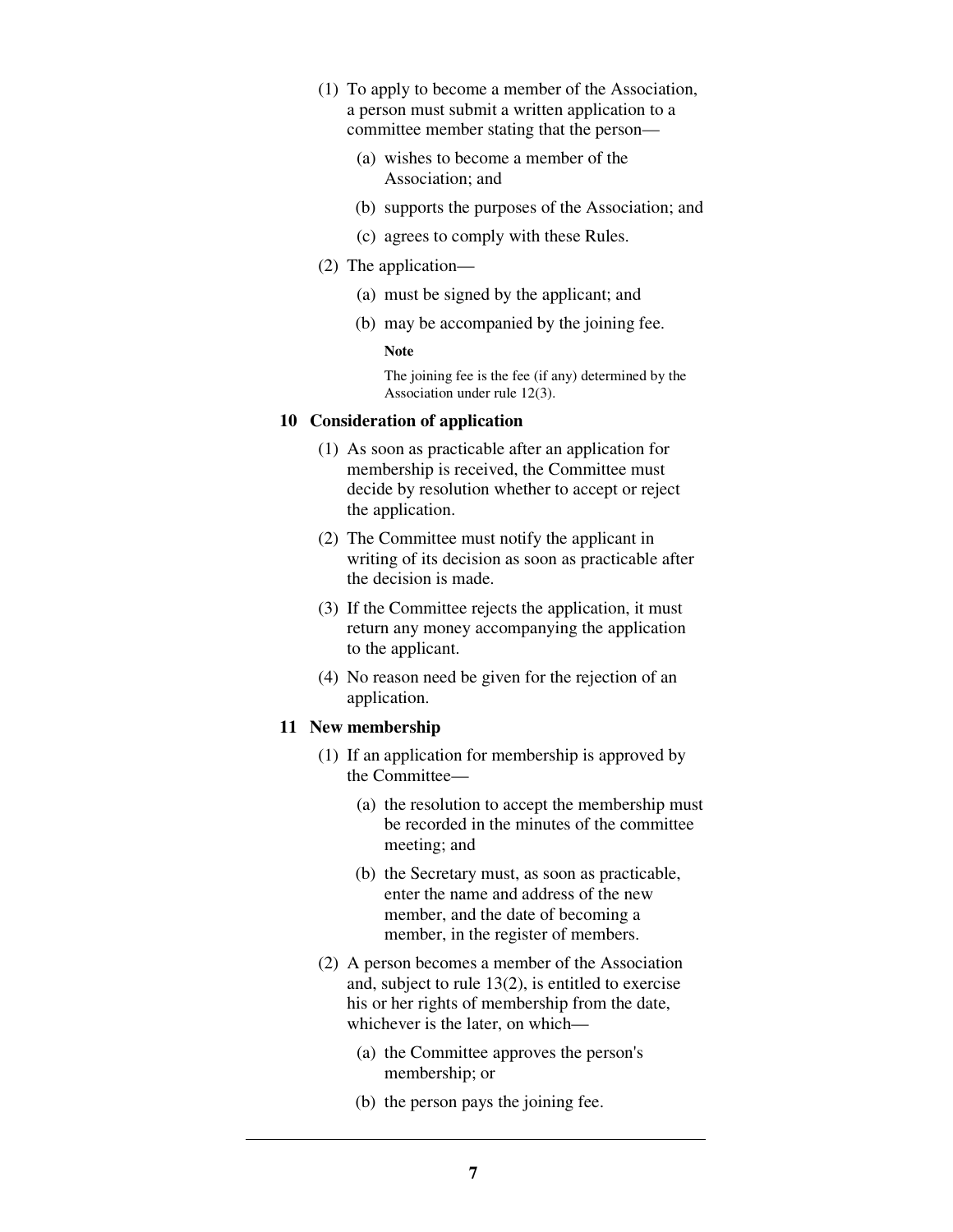### **12 Annual subscription and fee on joining**

- (1) At each annual general meeting, the Association must determine—
	- (a) the amount of the annual subscription (if any) for the following financial year; and
	- (b) the date for payment of the annual subscription.
- (2) The Association may determine that a lower annual subscription is payable by associate members.
- (3) The Association may determine that any new member who joins after the start of a financial year must, for that financial year, pay a fee equal to—
	- (a) the full annual subscription; or
	- (b) a pro rata annual subscription based on the remaining part of the financial year; or
	- (c) a fixed amount determined from time to time by the Association.
- (4) The rights of a member (including the right to vote) who has not paid the annual subscription by the due date are suspended until the subscription is paid.

# **13 General rights of members**

- (1) A member of the Association who is entitled to vote has the right—
	- (a) to receive notice of general meetings and of proposed special resolutions in the manner and time prescribed by these Rules; and
	- (b) to submit items of business for consideration at a general meeting; and
	- (c) to attend and be heard at general meetings; and
	- (d) to vote at a general meeting; and
	- (e) to have access to the minutes of general meetings and other documents of the Association as provided under rule 75; and
	- (f) to inspect the register of members.
- (2) A member is entitled to vote if—
	- (a) the member is a member other than an associate member; and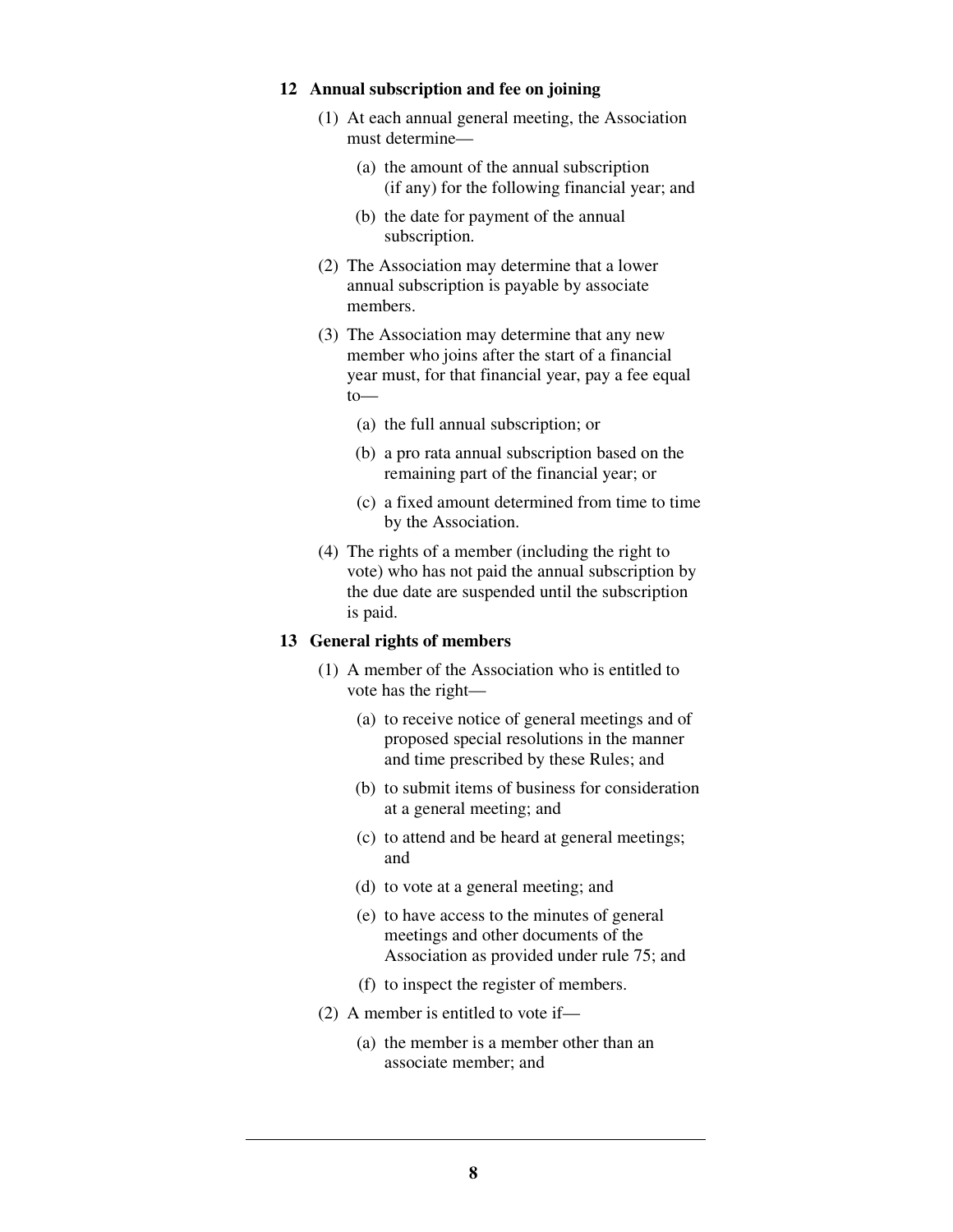- (b) more than 10 business days have passed since he or she became a member of the Association; and
- (c) the member's membership rights are not suspended for any reason.

### **14 Associate members**

- (1) Associate members of the Association include—
	- (a) any members under the age of 15 years; and
	- (b) any other category of member as determined by special resolution at a general meeting.
- (2) An associate member must not vote but may have other rights as determined by the Committee or by resolution at a general meeting.

### **15 Rights not transferable**

The rights of a member are not transferable and end when membership ceases.

### **16 Ceasing membership**

- (1) The membership of a person ceases on resignation, expulsion or death.
- (2) If a person ceases to be a member of the Association, the Secretary must, as soon as practicable, enter the date the person ceased to be a member in the register of members.

# **17 Resigning as a member**

 (1) A member may resign by notice in writing given to the Association.

#### **Note**

Rule 74(3) sets out how notice may be given to the association. It includes by post or by handing the notice to a member of the committee.

- (2) A member is taken to have resigned if—
	- (a) the member's annual subscription is more than 12 months in arrears; or
	- (b) where no annual subscription is payable—
		- (i) the Secretary has made a written request to the member to confirm that he or she wishes to remain a member; and
		- (ii) the member has not, within 3 months after receiving that request, confirmed in writing that he or she wishes to remain a member.
- **18 Register of members**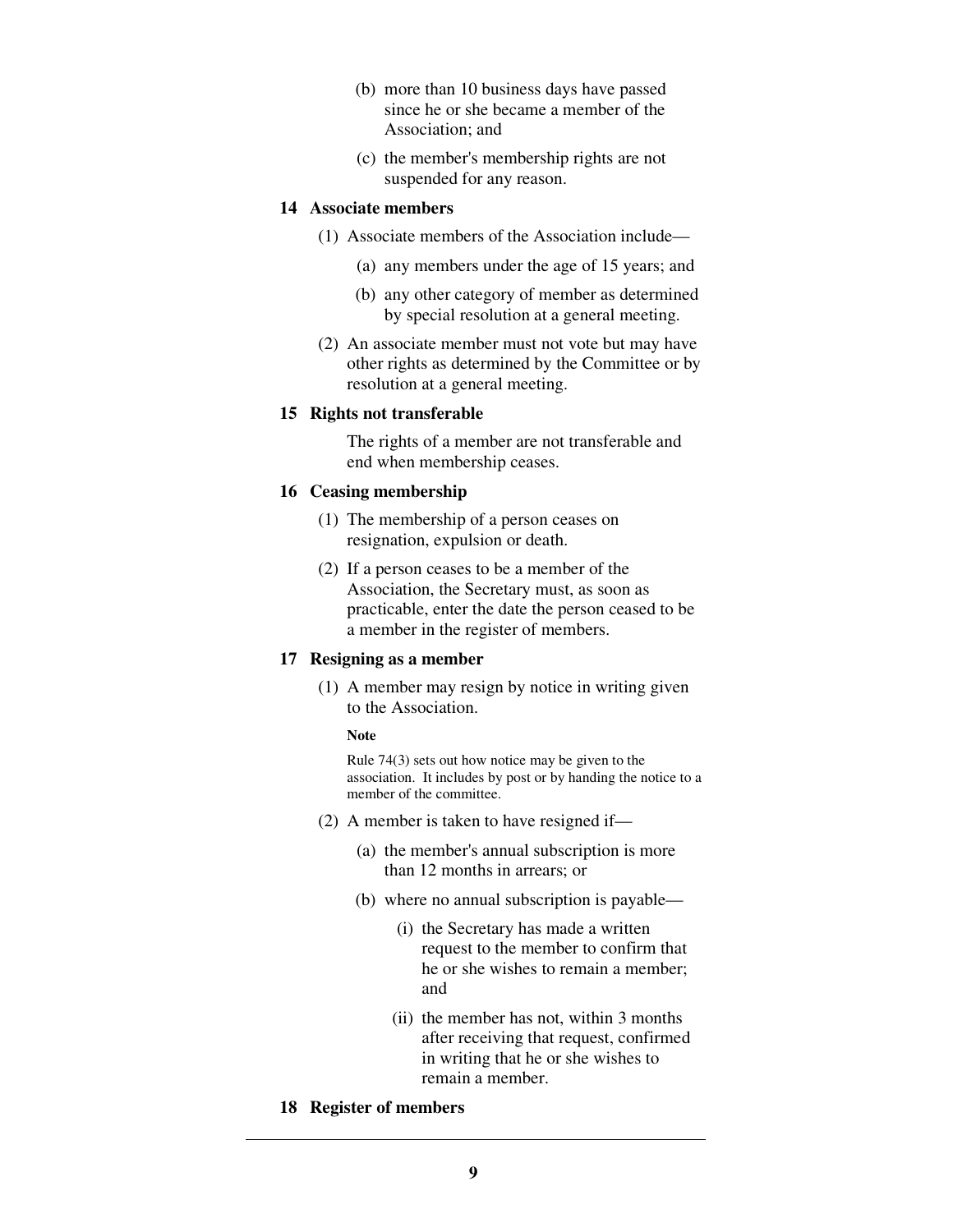- (1) The Secretary must keep and maintain a register of members that includes—
	- (a) for each current member—
		- (i) the member's name;
		- (ii) the address for notice last given by the member;
		- (iii) the date of becoming a member;
		- (iv) if the member is an associate member, a note to that effect;
		- (v) any other information determined by the Committee; and
	- (b) for each former member, the date of ceasing to be a member.
- (2) Any member may, at a reasonable time and free of charge, inspect the register of members.

#### **Note**

Under section 59 of the Act, access to the personal information of a person recorded in the register of members may be restricted in certain circumstances. Section 58 of the Act provides that it is an offence to make improper use of information about a person obtained from the Register of Members.

#### **Division 2—Disciplinary action**

#### **19 Grounds for taking disciplinary action**

The Association may take disciplinary action against a member in accordance with this Division if it is determined that the member—

- (a) has failed to comply with these Rules; or
- (b) refuses to support the purposes of the Association; or
- (c) has engaged in conduct prejudicial to the Association.

#### **20 Disciplinary subcommittee**

- (1) If the Committee is satisfied that there are sufficient grounds for taking disciplinary action against a member, the Committee must appoint a disciplinary subcommittee to hear the matter and determine what action, if any, to take against the member.
- (2) The members of the disciplinary subcommittee—
	- (a) may be Committee members, members of the Association or anyone else; but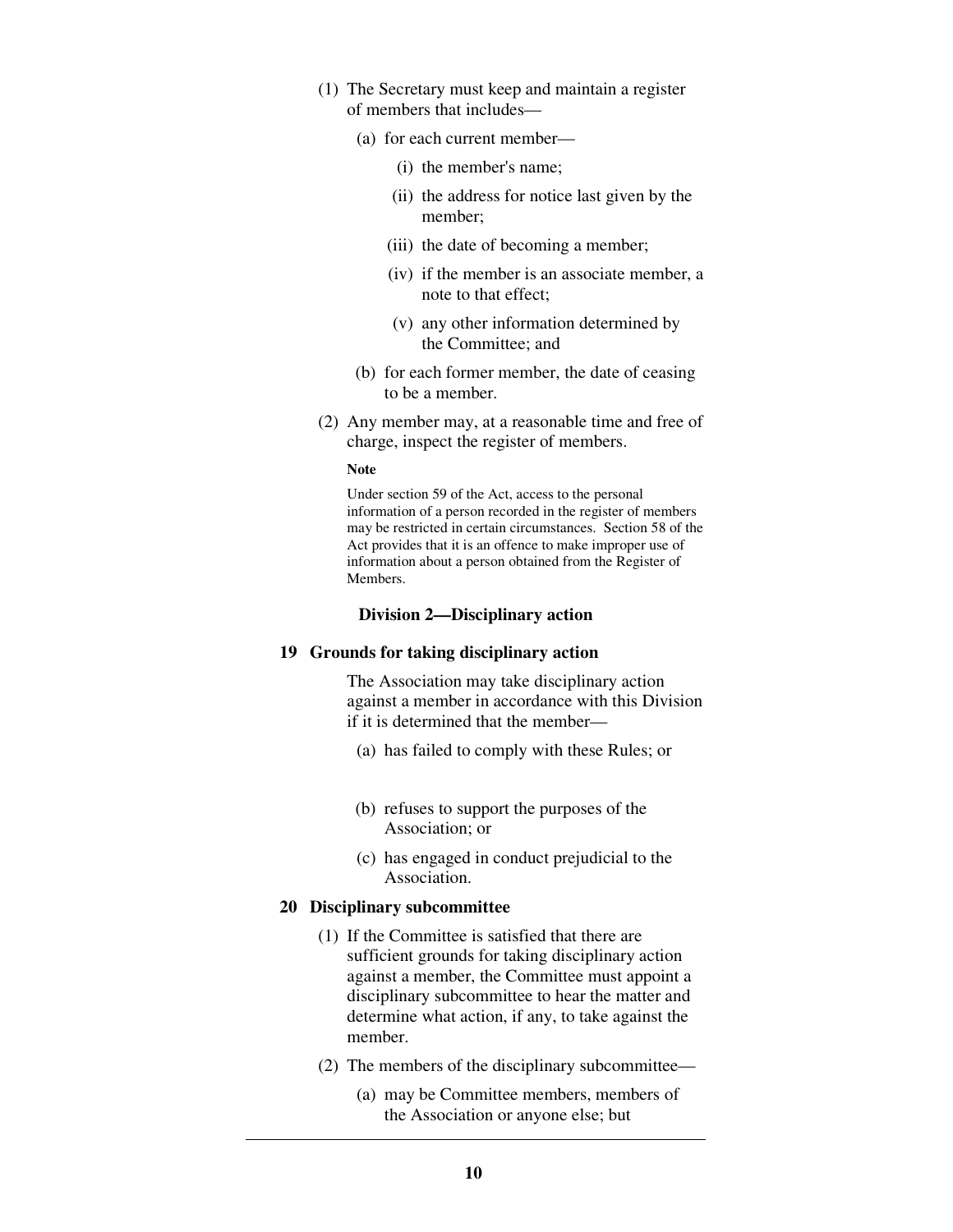(b) must not be biased against, or in favour of, the member concerned.

#### **21 Notice to member**

- (1) Before disciplinary action is taken against a member, the Secretary must give written notice to the member—
	- (a) stating that the Association proposes to take disciplinary action against the member; and
	- (b) stating the grounds for the proposed disciplinary action; and
	- (c) specifying the date, place and time of the meeting at which the disciplinary subcommittee intends to consider the disciplinary action (the *disciplinary meeting*); and
	- (d) advising the member that he or she may do one or both of the following—
		- (i) attend the disciplinary meeting and address the disciplinary subcommittee at that meeting;
		- (ii) give a written statement to the disciplinary subcommittee at any time before the disciplinary meeting; and
	- (e) setting out the member's appeal rights under rule 23.
- (2) The notice must be given no earlier than 28 days, and no later than 14 days, before the disciplinary meeting is held.

#### **22 Decision of subcommittee**

- (1) At the disciplinary meeting, the disciplinary subcommittee must—
	- (a) give the member an opportunity to be heard; and
	- (b) consider any written statement submitted by the member.
- (2) After complying with subrule (1), the disciplinary subcommittee may—
	- (a) take no further action against the member; or
	- (b) subject to subrule (3)—
		- (i) reprimand the member; or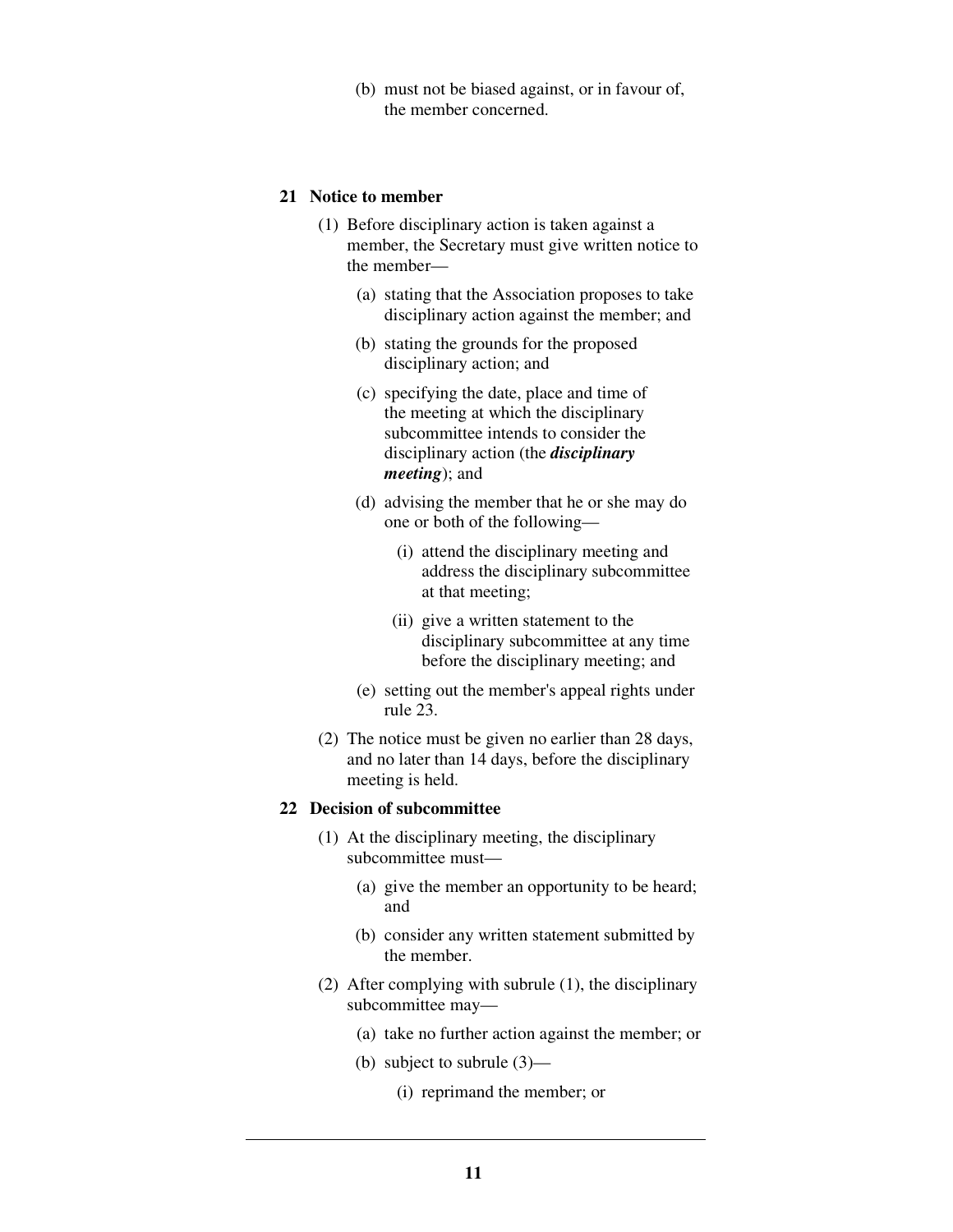- (ii) suspend the membership rights of the member for a specified period; or
- (iii) expel the member from the Association.
- (3) The disciplinary subcommittee may not fine the member.
- (4) The suspension of membership rights or the expulsion of a member by the disciplinary subcommittee under this rule takes effect immediately after the vote is passed.

#### **23 Appeal rights**

- (1) A person whose membership rights have been suspended or who has been expelled from the Association under rule 22 may give notice to the effect that he or she wishes to appeal against the suspension or expulsion.
- (2) The notice must be in writing and given—
	- (a) to the disciplinary subcommittee immediately after the vote to suspend or expel the person is taken; or
	- (b) to the Secretary not later than 48 hours after the vote.
- (3) If a person has given notice under subrule (2), a disciplinary appeal meeting must be convened by the Committee as soon as practicable, but in any event not later than 21 days, after the notice is received.
- (4) Notice of the disciplinary appeal meeting must be given to each member of the Association who is entitled to vote as soon as practicable and must—
	- (a) specify the date, time and place of the meeting; and
	- (b) state—
		- (i) the name of the person against whom the disciplinary action has been taken; and
		- (ii) the grounds for taking that action; and
		- (iii) that at the disciplinary appeal meeting the members present must vote on whether the decision to suspend or expel the person should be upheld or revoked.

### **24 Conduct of disciplinary appeal meeting**

(1) At a disciplinary appeal meeting—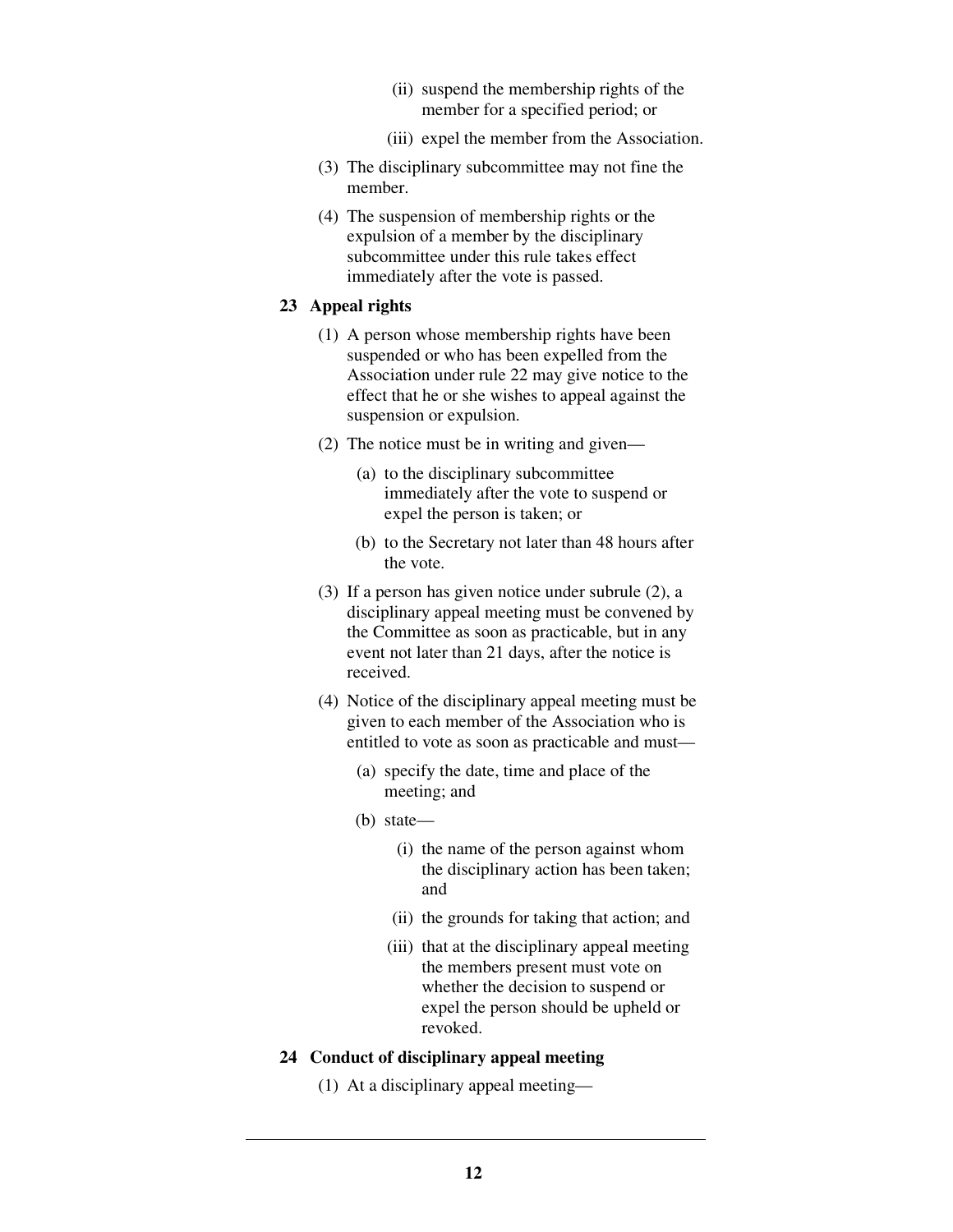- (a) no business other than the question of the appeal may be conducted; and
- (b) the Committee must state the grounds for suspending or expelling the member and the reasons for taking that action; and
- (c) the person whose membership has been suspended or who has been expelled must be given an opportunity to be heard.
- (2) After complying with subrule (1), the members present and entitled to vote at the meeting must vote by secret ballot on the question of whether the decision to suspend or expel the person should be upheld or revoked.
- (3) A member may not vote by proxy at the meeting.
- (4) The decision is upheld if not less than three quarters of the members voting at the meeting vote in favour of the decision.

### **Division 3—Grievance procedure**

### **25 Application**

- (1) The grievance procedure set out in this Division applies to disputes under these Rules between—
	- (a) a member and another member;
	- (b) a member and the Committee;
	- (c) a member and the Association.
- (2) A member must not initiate a grievance procedure in relation to a matter that is the subject of a disciplinary procedure until the disciplinary procedure has been completed.

### **26 Parties must attempt to resolve the dispute**

The parties to a dispute must attempt to resolve the dispute between themselves within 14 days of the dispute coming to the attention of each party.

# **27 Appointment of mediator**

- (1) If the parties to a dispute are unable to resolve the dispute between themselves within the time required by rule 26, the parties must within 10 days—
	- (a) notify the Committee of the dispute; and
	- (b) agree to or request the appointment of a mediator; and
	- (c) attempt in good faith to settle the dispute by mediation.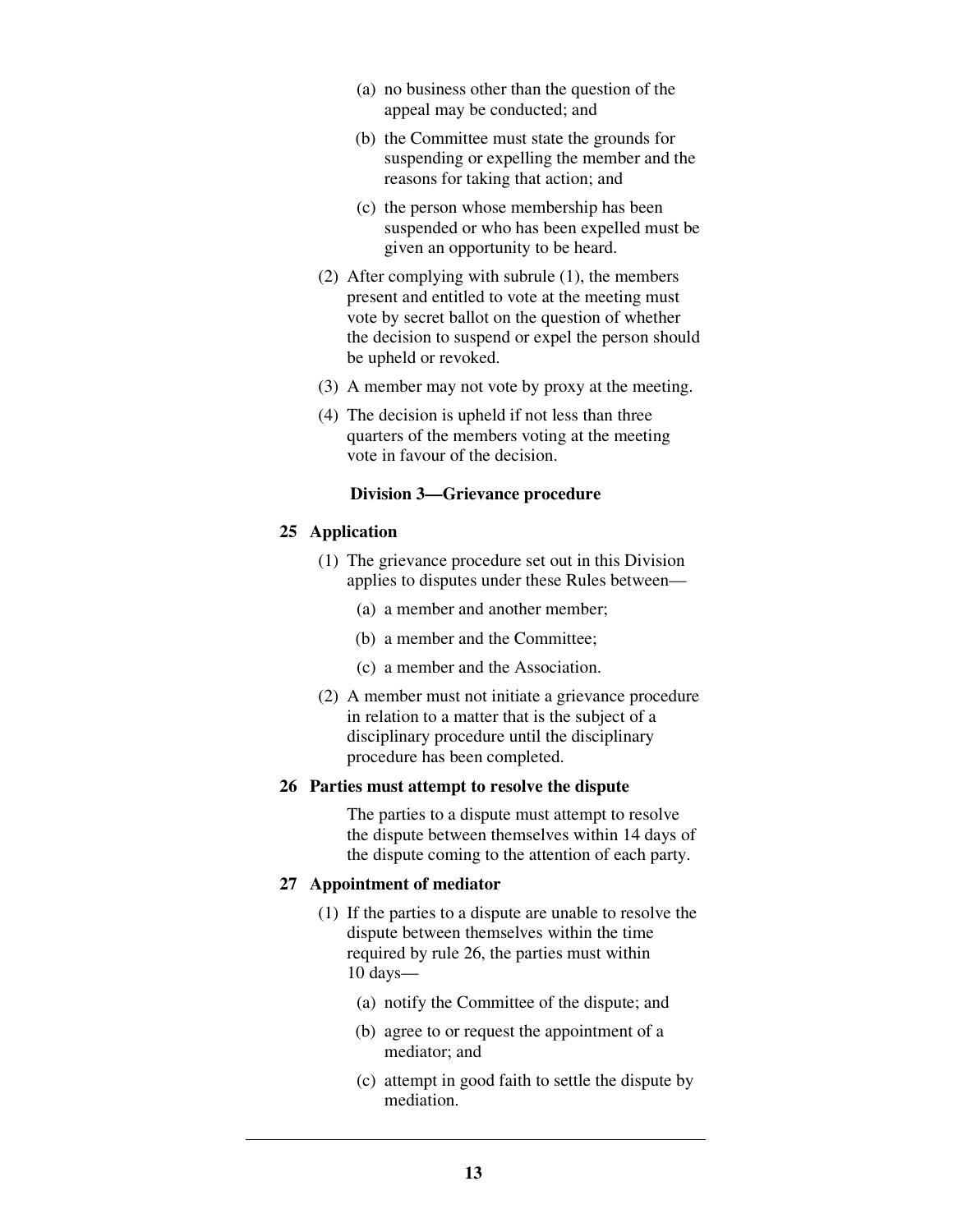- (2) The mediator must be—
	- (a) a person chosen by agreement between the parties; or
	- (b) in the absence of agreement—
		- (i) if the dispute is between a member and another member—a person appointed by the Committee; or
		- (ii) if the dispute is between a member and the Committee or the Association a person appointed or employed by the Dispute Settlement Centre of Victoria.
- (3) A mediator appointed by the Committee may be a member or former member of the Association but in any case must not be a person who—
	- (a) has a personal interest in the dispute; or
	- (b) is biased in favour of or against any party.

### **28 Mediation process**

- (1) The mediator to the dispute, in conducting the mediation, must—
	- (a) give each party every opportunity to be heard; and
	- (b) allow due consideration by all parties of any written statement submitted by any party; and
	- (c) ensure that natural justice is accorded to the parties throughout the mediation process.
- (2) The mediator must not determine the dispute.

#### **29 Failure to resolve dispute by mediation**

If the mediation process does not resolve the dispute, the parties may seek to resolve the dispute in accordance with the Act or otherwise at law.

### **PART 4—GENERAL MEETINGS OF THE ASSOCIATION**

#### **30 Annual general meetings**

- (1) The Committee must convene an annual general meeting of the Association to be held within 5 months after the end of each financial year.
- (2) Despite subrule (1), the Association may hold its first annual general meeting at any time within 18 months after its incorporation.
- (3) The Committee may determine the date, time and place of the annual general meeting.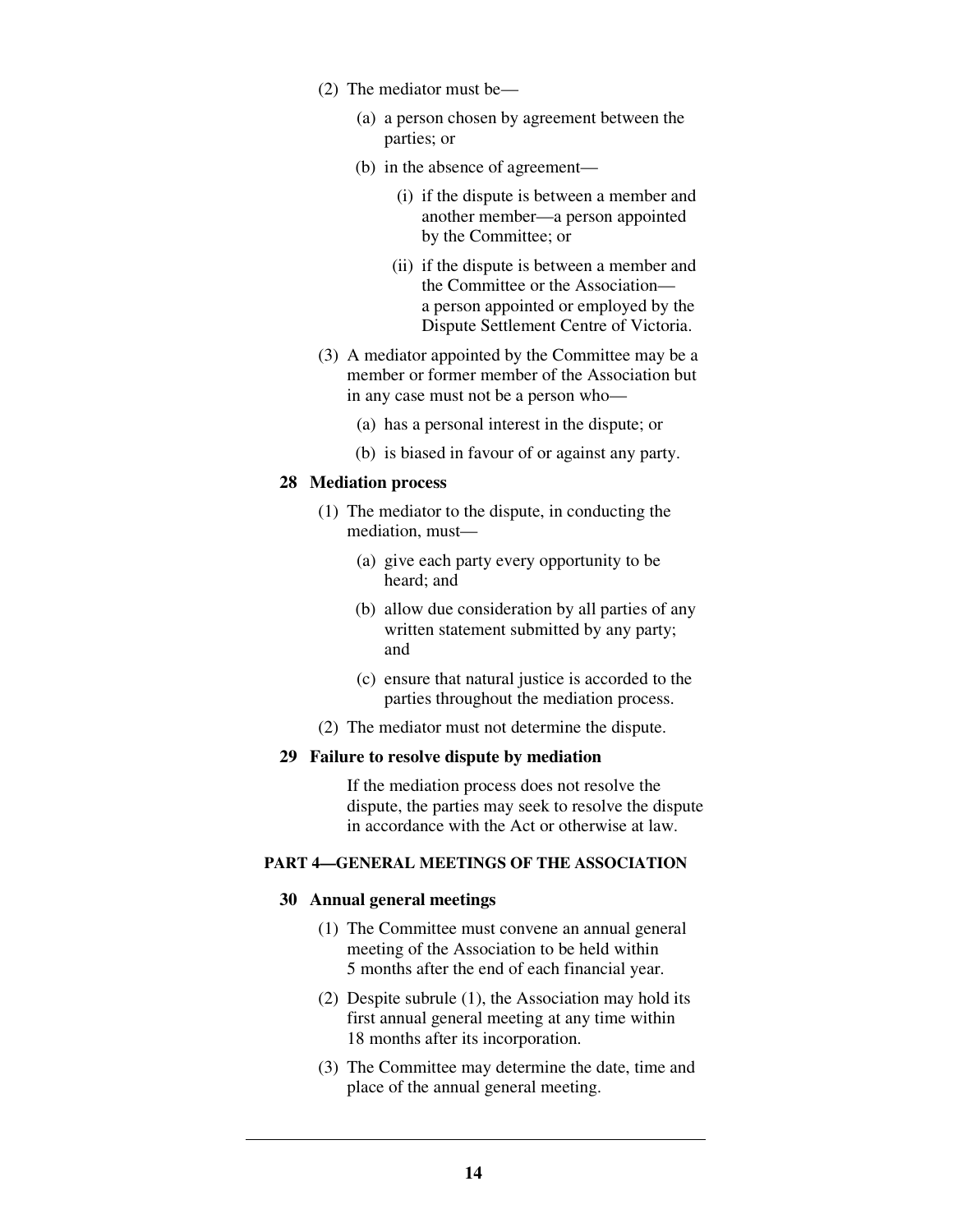- (4) The ordinary business of the annual general meeting is as follows—
	- (a) to confirm the minutes of the previous annual general meeting and of any special general meeting held since then;
	- (b) to receive and consider—
		- (i) the annual report of the Committee on the activities of the Association during the preceding financial year; and
		- (ii) the financial statements of the Association for the preceding financial year submitted by the Committee in accordance with Part 7 of the Act;
	- (c) to elect the members of the Committee;
	- (d) to confirm or vary the amounts (if any) of the annual subscription and joining fee.
- (5) The annual general meeting may also conduct any other business of which notice has been given in accordance with these Rules.

#### **31 Special general meetings**

- (1) Any general meeting of the Association, other than an annual general meeting or a disciplinary appeal meeting, is a special general meeting.
- (2) The Committee may convene a special general meeting whenever it thinks fit.
- (3) No business other than that set out in the notice under rule 33 may be conducted at the meeting.

#### **Note**

General business may be considered at the meeting if it is included as an item for consideration in the notice under rule 33 and the majority of members at the meeting agree.

#### **32 Special general meeting held at request of members**

- (1) The Committee must convene a special general meeting if a request to do so is made in accordance with subrule (2) by at least 10% of the total number of members.
- (2) A request for a special general meeting must—
	- (a) be in writing; and
	- (b) state the business to be considered at the meeting and any resolutions to be proposed; and
	- (c) include the names and signatures of the members requesting the meeting; and
	- (d) be given to the Secretary.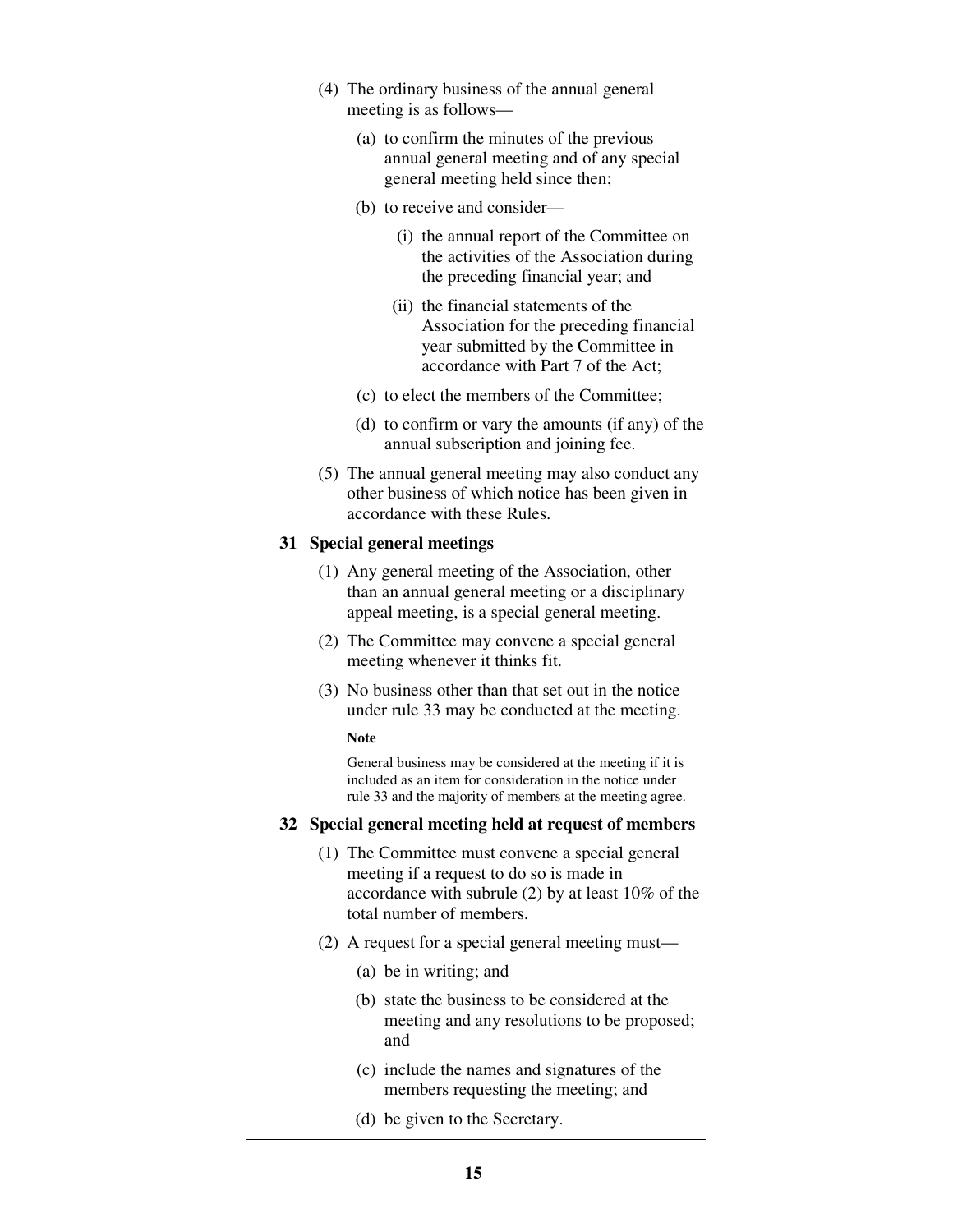- (3) If the Committee does not convene a special general meeting within one month after the date on which the request is made, the members making the request (or any of them) may convene the special general meeting.
- (4) A special general meeting convened by members under subrule (3)—
	- (a) must be held within 3 months after the date on which the original request was made; and
	- (b) may only consider the business stated in that request.
- (5) The Association must reimburse all reasonable expenses incurred by the members convening a special general meeting under subrule (3).

### **33 Notice of general meetings**

- (1) The Secretary (or, in the case of a special general meeting convened under rule 32(3), the members convening the meeting) must give to each member of the Association—
	- (a) at least 21 days' notice of a general meeting if a special resolution is to be proposed at the meeting; or
	- (b) at least 14 days' notice of a general meeting in any other case.
- (2) The notice must—
	- (a) specify the date, time and place of the meeting; and
	- (b) indicate the general nature of each item of business to be considered at the meeting; and
	- (c) if a special resolution is to be proposed—
		- (i) state in full the proposed resolution; and
		- (ii) state the intention to propose the resolution as a special resolution; and
	- (d) comply with rule 34(5).
- (3) This rule does not apply to a disciplinary appeal meeting.

#### **Note**

Rule 23(4) sets out the requirements for notice of a disciplinary appeal meeting.

# **34 Proxies**

 (1) A member may appoint another member as his or her proxy to vote and speak on his or her behalf at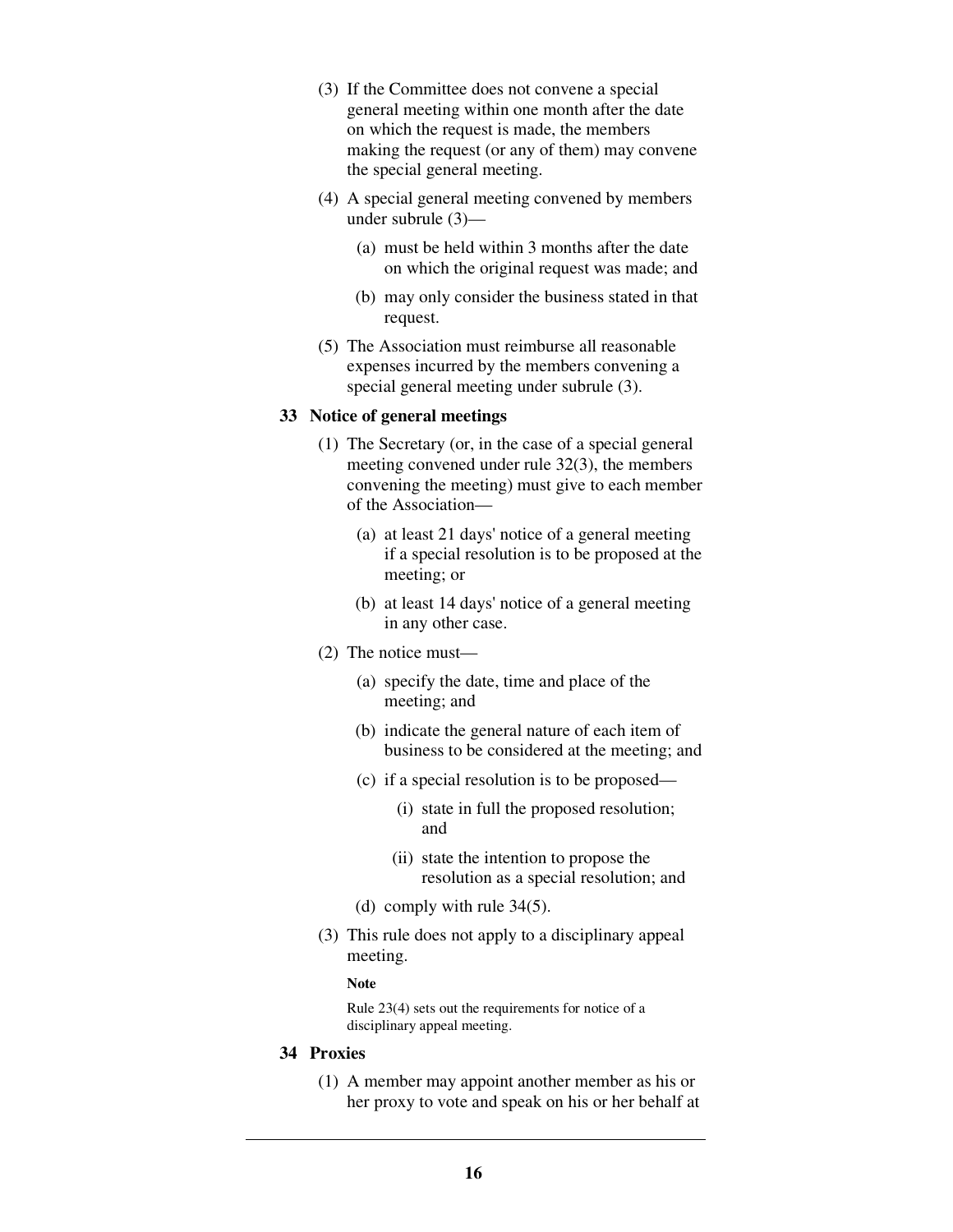a general meeting other than at a disciplinary appeal meeting.

- (2) The appointment of a proxy must be in writing and signed by the member making the appointment.
- (3) The member appointing the proxy may give specific directions as to how the proxy is to vote on his or her behalf, otherwise the proxy may vote on behalf of the member in any matter as he or she sees fit.
- (4) If the Committee has approved a form for the appointment of a proxy, the member may use any other form that clearly identifies the person appointed as the member's proxy and that has been signed by the member.
- (5) Notice of a general meeting given to a member under rule 33 must—
	- (a) state that the member may appoint another member as a proxy for the meeting; and
	- (b) include a copy of any form that the Committee has approved for the appointment of a proxy.
- (6) A form appointing a proxy must be given to the Chairperson of the meeting before or at the commencement of the meeting.
- (7) A form appointing a proxy sent by post or electronically is of no effect unless it is received by the Association no later than 24 hours before the commencement of the meeting.

# **35 Use of technology**

- (1) A member not physically present at a general meeting may be permitted to participate in the meeting by the use of technology that allows that member and the members present at the meeting to clearly and simultaneously communicate with each other.
- (2) For the purposes of this Part, a member participating in a general meeting as permitted under subrule (1) is taken to be present at the meeting and, if the member votes at the meeting, is taken to have voted in person.

#### **36 Quorum at general meetings**

 (1) No business may be conducted at a general meeting unless a quorum of members is present.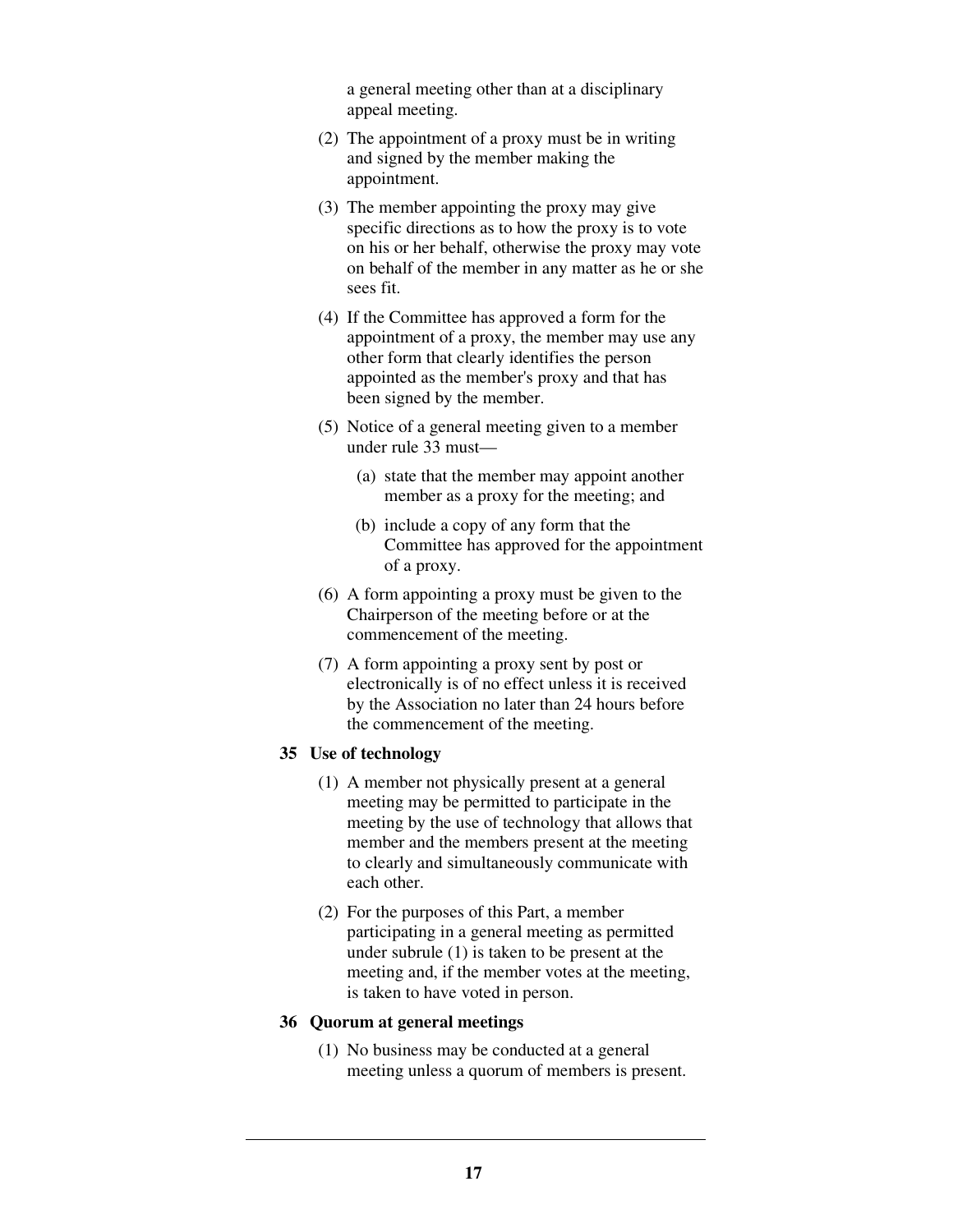- (2) The quorum for a general meeting is the presence (physically, by proxy or as allowed under rule 35) of 10% of the members entitled to vote.
- (3) If a quorum is not present within 30 minutes after the notified commencement time of a general meeting—
	- (a) in the case of a meeting convened by, or at the request of, members under rule 32 the meeting must be dissolved;

#### **Note**

If a meeting convened by, or at the request of, members is dissolved under this subrule, the business that was to have been considered at the meeting is taken to have been dealt with. If members wish to have the business reconsidered at another special meeting, the members must make a new request under rule 32.

- (b) in any other case—
	- (i) the meeting must be adjourned to a date not more than 21 days after the adjournment; and
	- (ii) notice of the date, time and place to which the meeting is adjourned must be given at the meeting and confirmed by written notice given to all members as soon as practicable after the meeting.
- (4) If a quorum is not present within 30 minutes after the time to which a general meeting has been adjourned under subrule (3)(b), the members present at the meeting (if not fewer than 3) may proceed with the business of the meeting as if a quorum were present.

# **37 Adjournment of general meeting**

- (1) The Chairperson of a general meeting at which a quorum is present may, with the consent of a majority of members present at the meeting, adjourn the meeting to another time at the same place or at another place.
- (2) Without limiting subrule (1), a meeting may be adjourned—
	- (a) if there is insufficient time to deal with the business at hand; or
	- (b) to give the members more time to consider an item of business.

#### **Example**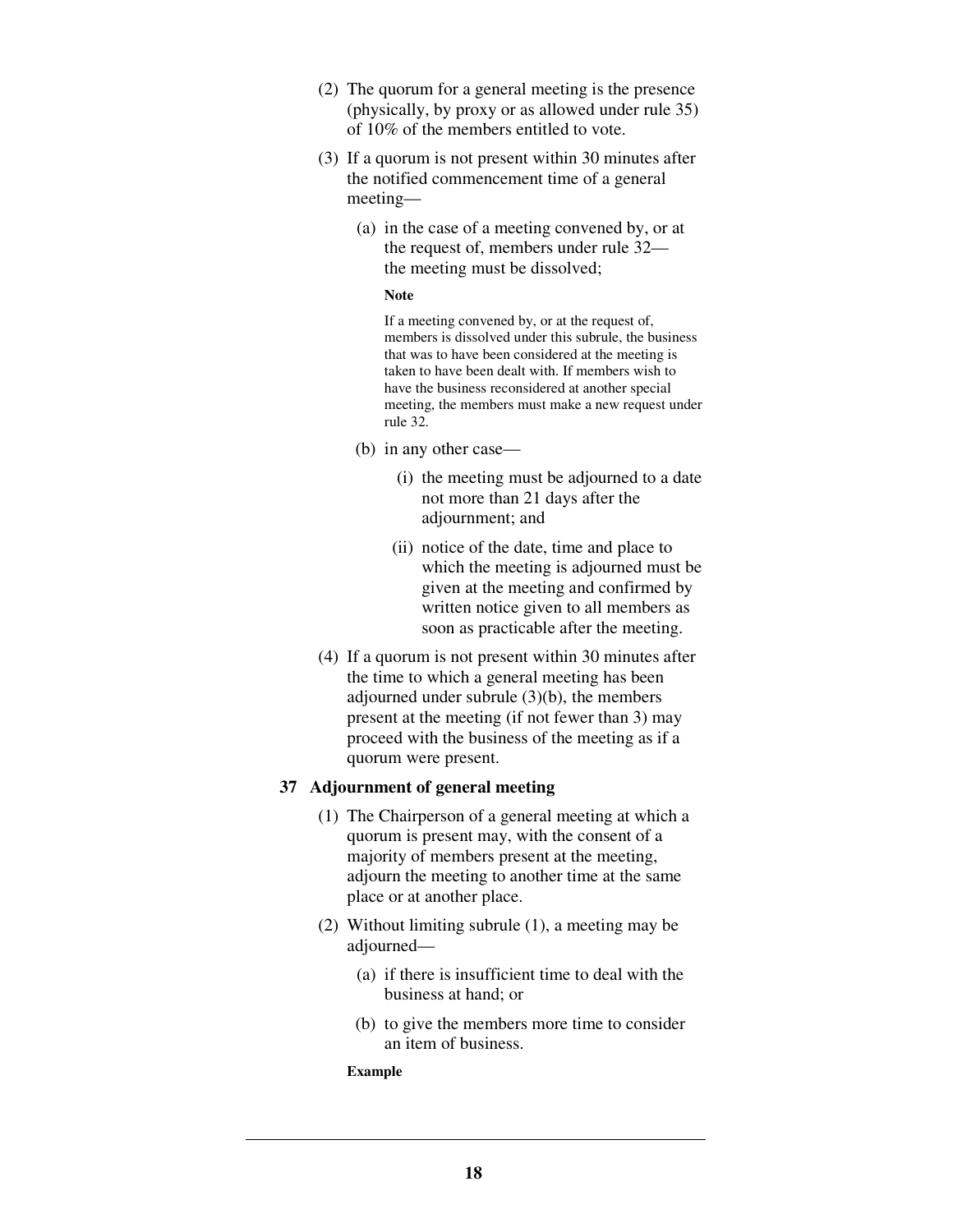The members may wish to have more time to examine the financial statements submitted by the Committee at an annual general meeting.

- (3) No business may be conducted on the resumption of an adjourned meeting other than the business that remained unfinished when the meeting was adjourned.
- (4) Notice of the adjournment of a meeting under this rule is not required unless the meeting is adjourned for 14 days or more, in which case notice of the meeting must be given in accordance with rule 33.

#### **38 Voting at general meeting**

- (1) On any question arising at a general meeting—
	- (a) subject to subrule (3), each member who is entitled to vote has one vote; and
	- (b) members may vote personally or by proxy; and
	- (c) except in the case of a special resolution, the question must be decided on a majority of votes.
- (2) If votes are divided equally on a question, the Chairperson of the meeting has a second or casting vote.
- (3) If the question is whether or not to confirm the minutes of a previous meeting, only members who were present at that meeting may vote.
- (4) This rule does not apply to a vote at a disciplinary appeal meeting conducted under rule 24.

### **39 Special resolutions**

A special resolution is passed if not less than three quarters of the members voting at a general meeting (whether in person or by proxy) vote in favour of the resolution.

#### **Note**

In addition to certain matters specified in the Act, a special resolution is required—

- (a) to remove a committee member from office ;
- (b) to alter these Rules, including changing the name or any of the purposes of the Association.

# **40 Determining whether resolution carried**

- (1) Subject to subsection (2), the Chairperson of a general meeting may, on the basis of a show of hands, declare that a resolution has been—
	- (a) carried; or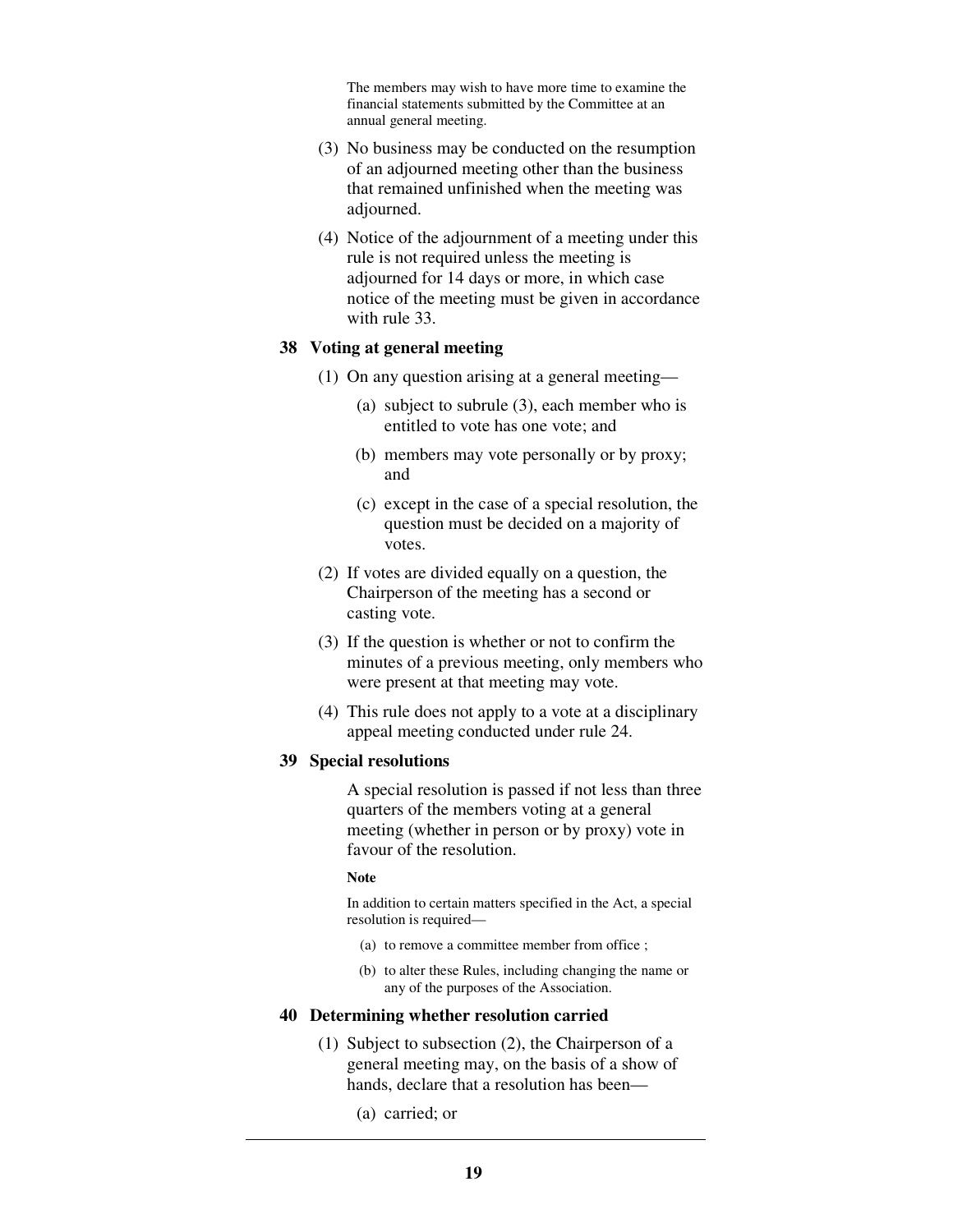- (b) carried unanimously; or
- (c) carried by a particular majority; or
- $(d)$  lost—

and an entry to that effect in the minutes of the meeting is conclusive proof of that fact.

- (2) If a poll (where votes are cast in writing) is demanded by three or more members on any question—
	- (a) the poll must be taken at the meeting in the manner determined by the Chairperson of the meeting; and
	- (b) the Chairperson must declare the result of the resolution on the basis of the poll.
- (3) A poll demanded on the election of the Chairperson or on a question of an adjournment must be taken immediately.
- (4) A poll demanded on any other question must be taken before the close of the meeting at a time determined by the Chairperson.

#### **41 Minutes of general meeting**

- (1) The Committee must ensure that minutes are taken and kept of each general meeting.
- (2) The minutes must record the business considered at the meeting, any resolution on which a vote is taken and the result of the vote.
- (3) In addition, the minutes of each annual general meeting must include—
	- (a) the names of the members attending the meeting; and
	- (b) proxy forms given to the Chairperson of the meeting under rule 34(6); and
	- (c) the financial statements submitted to the members in accordance with rule  $30(4)(b)(ii)$ ; and
	- (d) the certificate signed by two committee members certifying that the financial statements give a true and fair view of the financial position and performance of the Association; and
	- (e) any audited accounts and auditor's report or report of a review accompanying the financial statements that are required under the Act.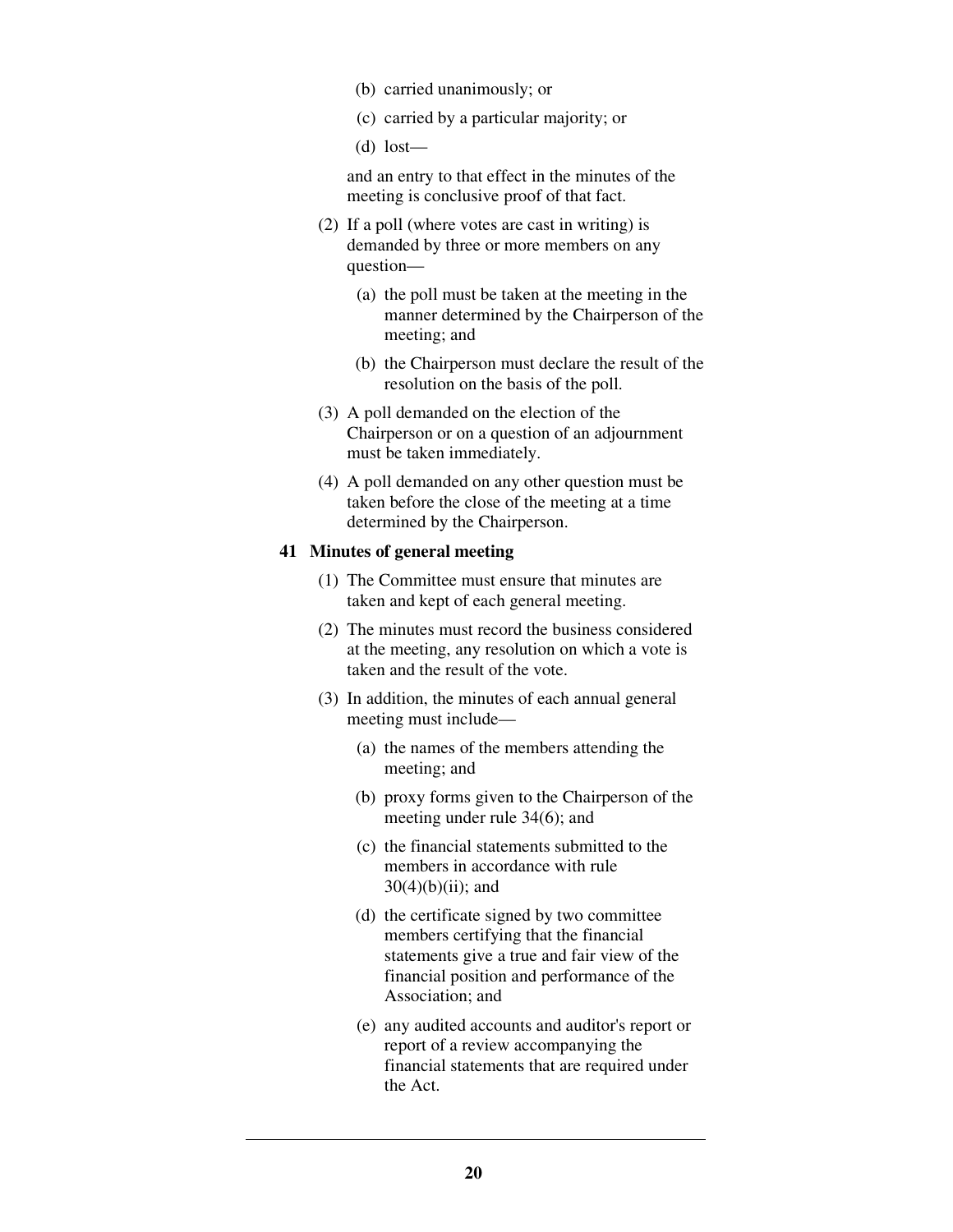# **PART 5—COMMITTEE**

### **Division 1—Powers of Committee**

#### **42 Role and powers**

- (1) The business of the Association must be managed by or under the direction of a Committee.
- (2) The Committee may exercise all the powers of the Association except those powers that these Rules or the Act require to be exercised by general meetings of the members of the Association.
- (3) The Committee may—
	- (a) appoint and remove staff;
	- (b) establish subcommittees consisting of members with terms of reference it considers appropriate.

#### **43 Delegation**

- (1) The Committee may delegate to a member of the Committee, a subcommittee or staff, any of its powers and functions other than—
	- (a) this power of delegation; or
	- (b) a duty imposed on the Committee by the Act or any other law.
- (2) The delegation must be in writing and may be subject to the conditions and limitations the Committee considers appropriate.
- (3) The Committee may, in writing, revoke a delegation wholly or in part.

# **Division 2—Composition of Committee and duties of members**

#### **44 Composition of Committee**

The Committee consists of—

- (a) a President; and
- (b) a Vice-President; and
- (c) a Secretary; and
- (d) a Treasurer; and
- (e) ordinary members (if any) elected under rule 53.

### **45 General Duties**

 (1) As soon as practicable after being elected or appointed to the Committee, each committee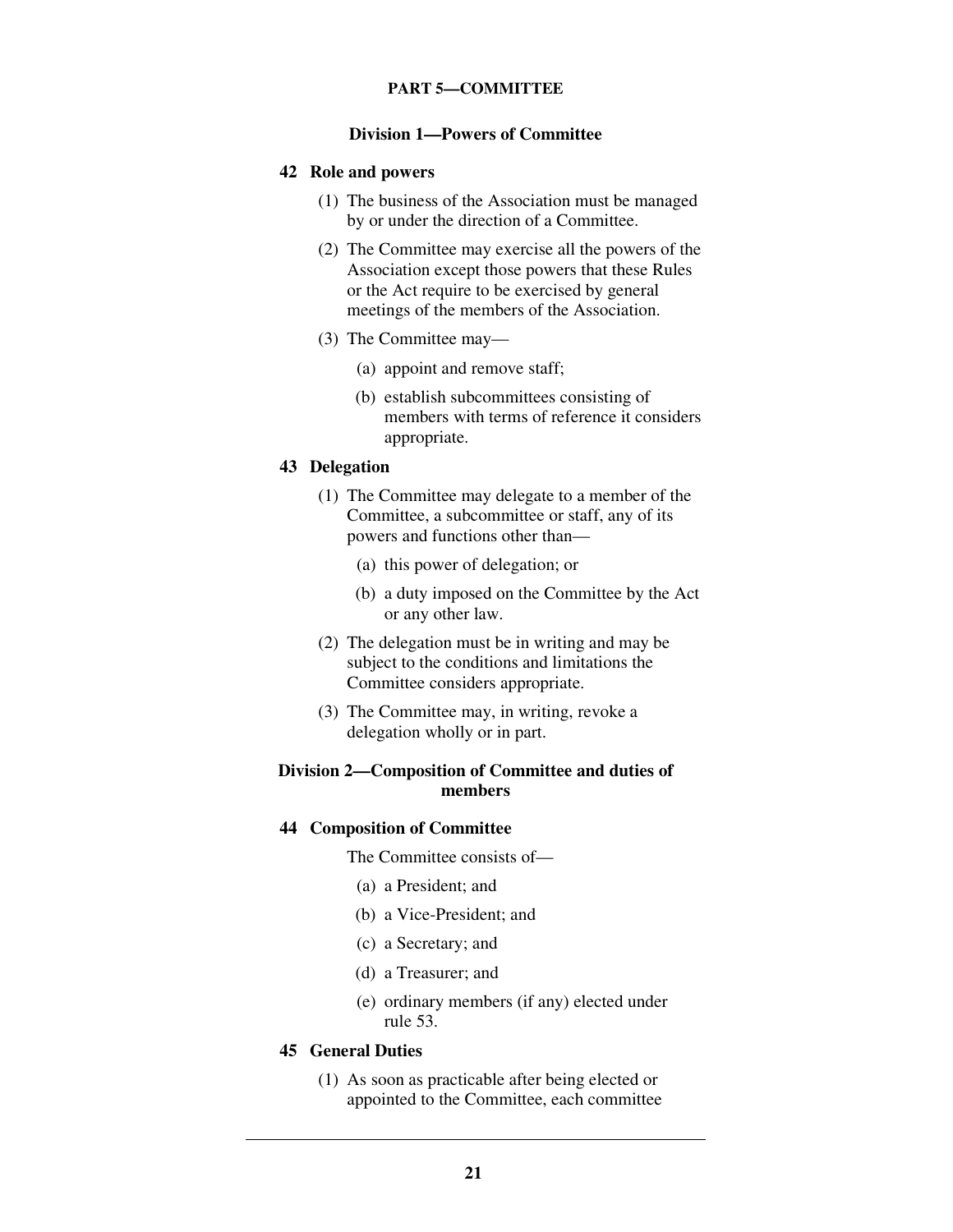member must become familiar with these Rules and the Act.

- (2) The Committee is collectively responsible for ensuring that the Association complies with the Act and that individual members of the Committee comply with these Rules.
- (3) Committee members must exercise their powers and discharge their duties with reasonable care and diligence.
- (4) Committee members must exercise their powers and discharge their duties—
	- (a) in good faith in the best interests of the Association; and
	- (b) for a proper purpose.
- (5) Committee members and former committee members must not make improper use of—
	- (a) their position; or
	- (b) information acquired by virtue of holding their position—

so as to gain an advantage for themselves or any other person or to cause detriment to the Association.

#### **Note**

See also Division 3 of Part 6 of the Act which sets out the general duties of the office holders of an incorporated association.

 (6) In addition to any duties imposed by these Rules, a committee member must perform any other duties imposed from time to time by resolution at a general meeting.

# **46 President and Vice-President**

- (1) Subject to subrule (2), the President or, in the President's absence, the Vice-President is the Chairperson for any general meetings and for any committee meetings.
- (2) If the President and the Vice-President are both absent, or are unable to preside, the Chairperson of the meeting must be—
	- (a) in the case of a general meeting—a member elected by the other members present; or
	- (b) in the case of a committee meeting a committee member elected by the other committee members present.
- **47 Secretary**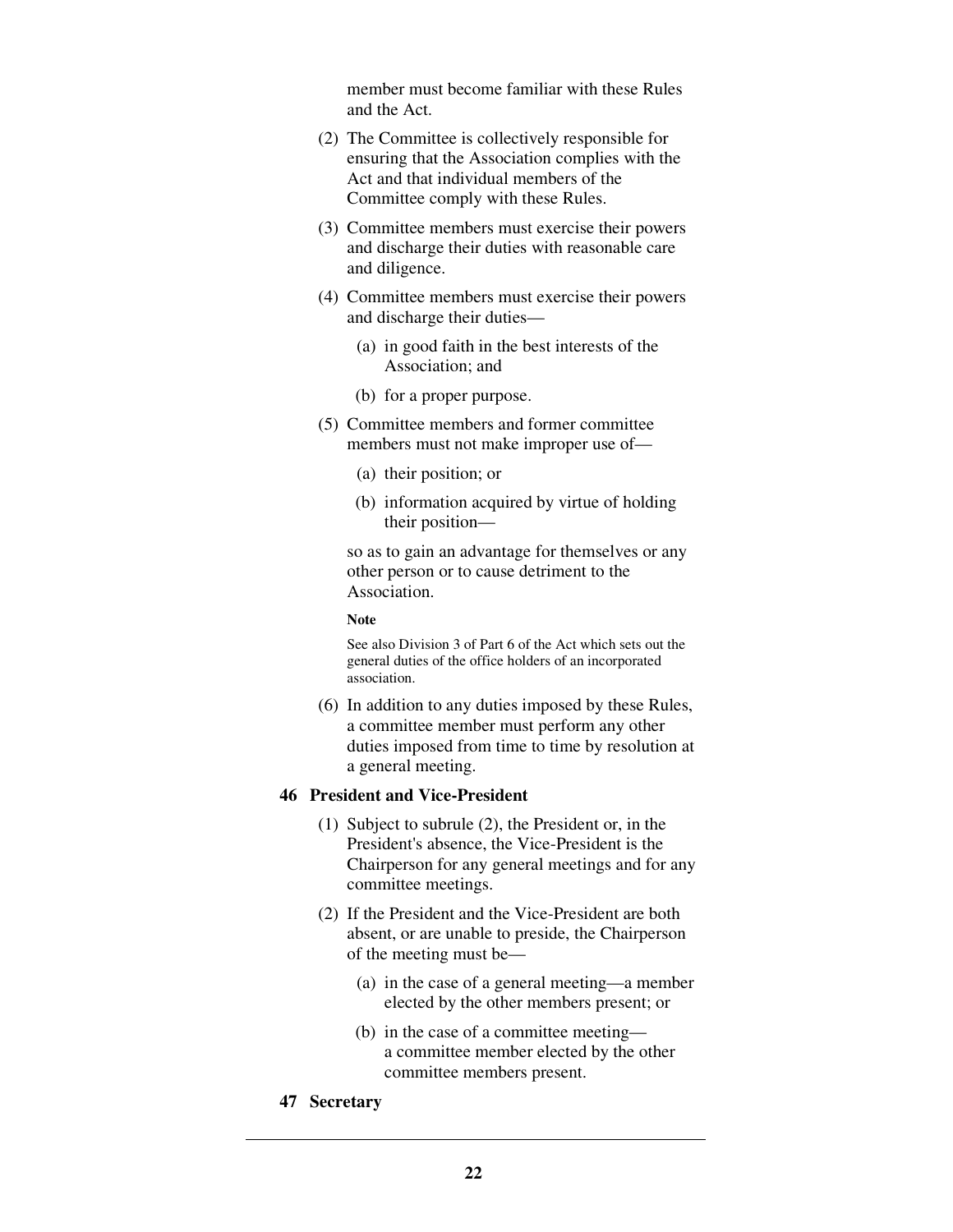(1) The Secretary must perform any duty or function required under the Act to be performed by the secretary of an incorporated association.

#### **Example**

Under the Act, the secretary of an incorporated association is responsible for lodging documents of the association with the Registrar.

- (2) The Secretary must—
	- (a) maintain the register of members in accordance with rule 18; and
	- (b) keep custody of the common seal (if any) of the Association and, except for the financial records referred to in rule 70(3), all books, documents and securities of the Association in accordance with rules 72 and 75; and
	- (c) subject to the Act and these Rules, provide members with access to the register of members, the minutes of general meetings and other books and documents; and
	- (d) perform any other duty or function imposed on the Secretary by these Rules.
- (3) The Secretary must give to the Registrar notice of his or her appointment within 14 days after the appointment.

# **48 Treasurer**

- (1) The Treasurer must—
	- (a) receive all moneys paid to or received by the Association and issue receipts for those moneys in the name of the Association; and
	- (b) ensure that all moneys received are paid into the account of the Association within 5 working days after receipt; and
	- (c) make any payments authorised by the Committee or by a general meeting of the Association from the Association's funds; and
	- (d) ensure cheques are signed by at least 2 committee members.
- (2) The Treasurer must—
	- (a) ensure that the financial records of the Association are kept in accordance with the Act; and
	- (b) coordinate the preparation of the financial statements of the Association and their certification by the Committee prior to their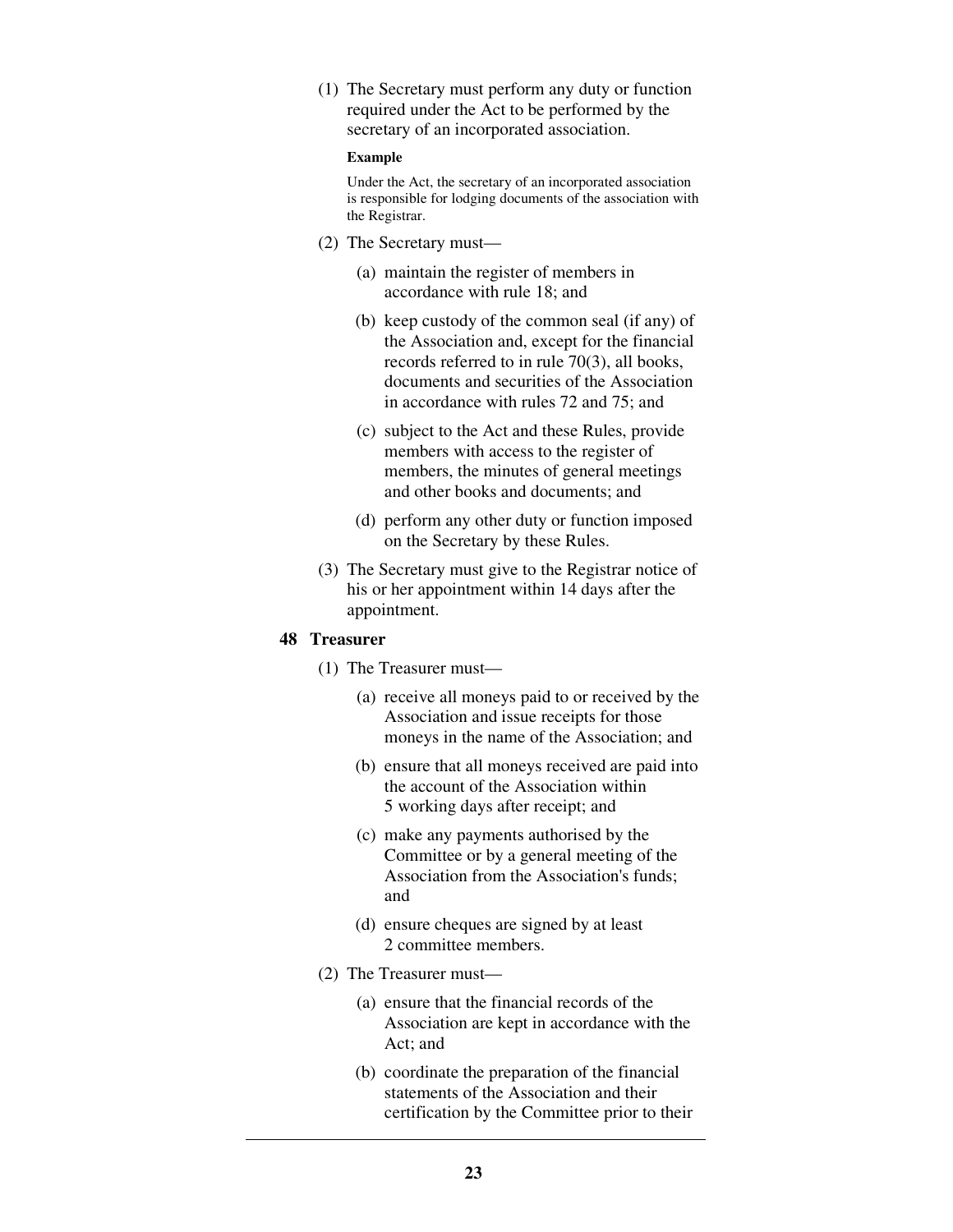submission to the annual general meeting of the Association.

 (3) The Treasurer must ensure that at least one other committee member has access to the accounts and financial records of the Association.

# **Division 3—Election of Committee members and tenure of office**

#### **49 Who is eligible to be a Committee member**

A member is eligible to be elected or appointed as a committee member if the member—

- (a) is 18 years or over; and
- (b) is entitled to vote at a general meeting.

#### **50 Positions to be declared vacant**

- (1) This rule applies to—
	- (a) the first annual general meeting of the Association after its incorporation; or
	- (b) any subsequent annual general meeting of the Association, after the annual report and financial statements of the Association have been received.
- (2) The Chairperson of the meeting must declare all positions on the Committee vacant and hold elections for those positions in accordance with rules 51 to 54.

# **51 Nominations**

- (1) Prior to the election of each position, the Chairperson of the meeting must call for nominations to fill that position.
- (2) An eligible member of the Association may—
	- (a) nominate himself or herself; or
	- (b) with the member's consent, be nominated by another member.
- (3) A member who is nominated for a position and fails to be elected to that position may be nominated for any other position for which an election is yet to be held.

# **52 Election of President etc.**

- (1) At the annual general meeting, separate elections must be held for each of the following positions—
	- (a) President;
	- (b) Vice-President;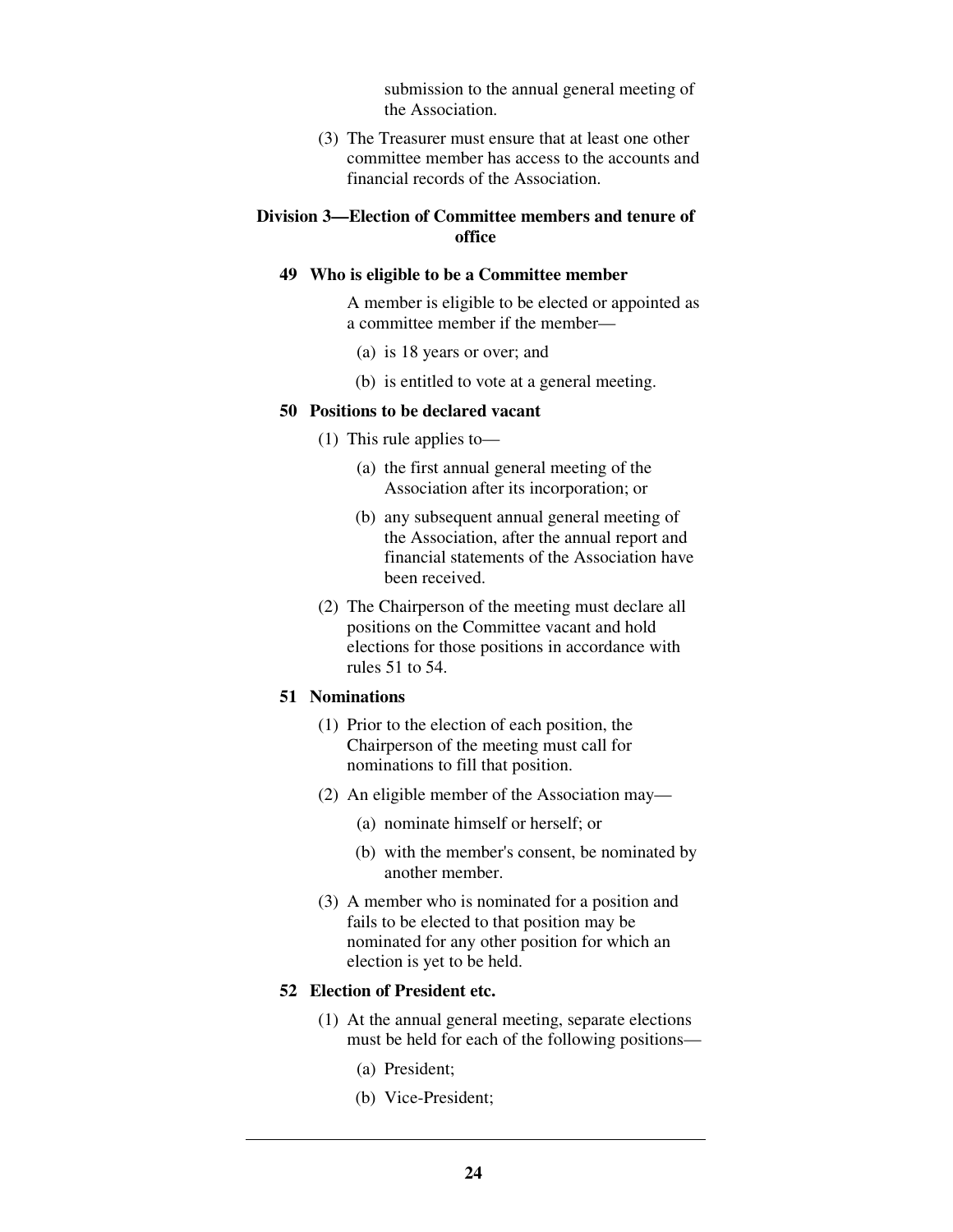- (c) Secretary;
- (d) Treasurer.
- (2) If only one member is nominated for the position, the Chairperson of the meeting must declare the member elected to the position.
- (3) If more than one member is nominated, a ballot must be held in accordance with rule 54.
- (4) On his or her election, the new President may take over as Chairperson of the meeting.

### **53 Election of ordinary members**

- (1) The annual general meeting must by resolution decide the number of ordinary members of the Committee (if any) it wishes to hold office for the next year.
- (2) A single election may be held to fill all of those positions.
- (3) If the number of members nominated for the position of ordinary committee member is less than or equal to the number to be elected, the Chairperson of the meeting must declare each of those members to be elected to the position.
- (4) If the number of members nominated exceeds the number to be elected, a ballot must be held in accordance with rule 54.

#### **54 Ballot**

- (1) If a ballot is required for the election for a position, the Chairperson of the meeting must appoint a member to act as returning officer to conduct the ballot.
- (2) The returning officer must not be a member nominated for the position.
- (3) Before the ballot is taken, each candidate may make a short speech in support of his or her election.
- (4) The election must be by secret ballot.
- (5) The returning officer must give a blank piece of paper to—
	- (a) each member present in person; and
	- (b) each proxy appointed by a member.

#### **Example**

If a member has been appointed the proxy of 5 other members, the member must be given 6 ballot papers one for the member and one each for the other members.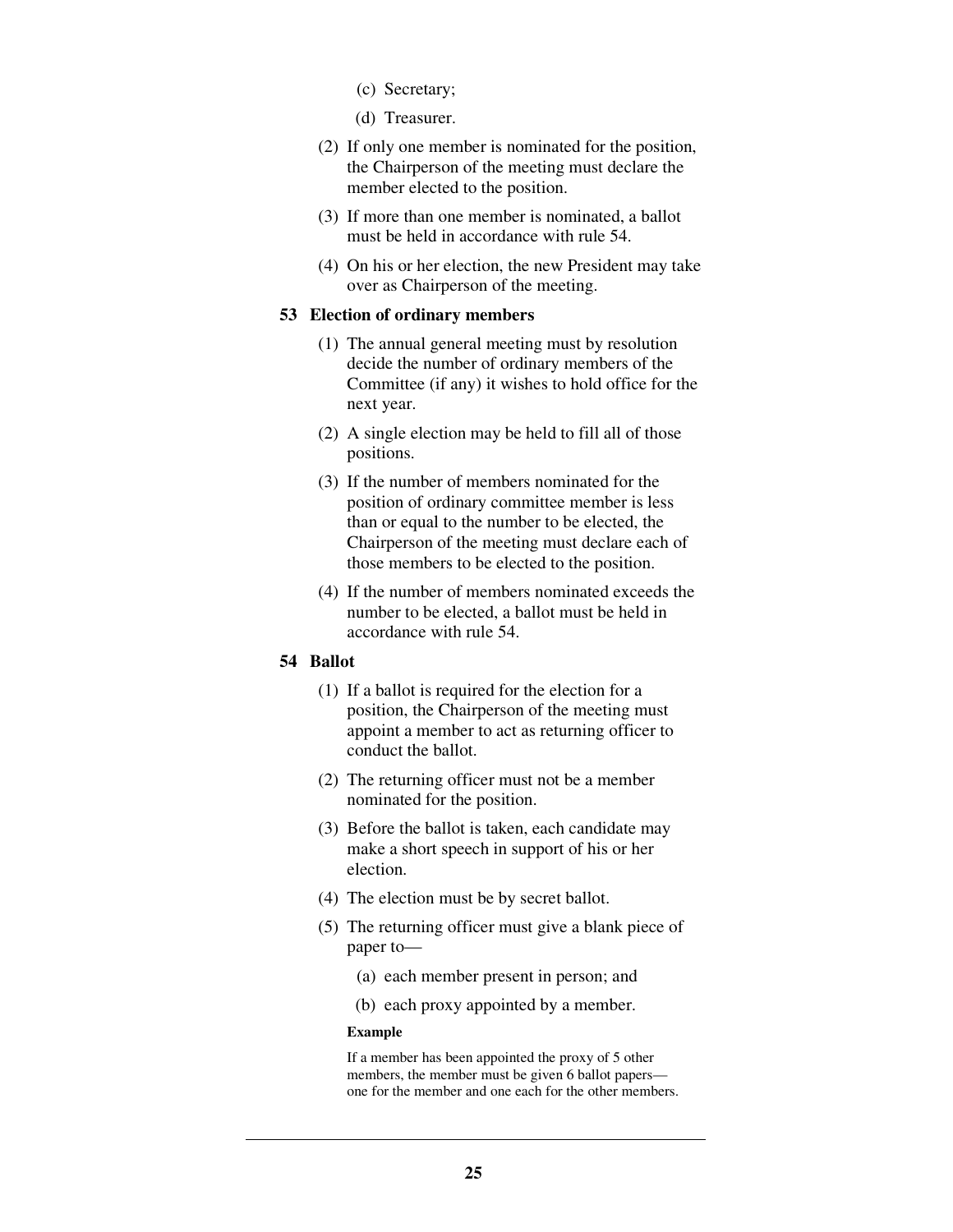- (6) If the ballot is for a single position, the voter must write on the ballot paper the name of the candidate for whom they wish to vote.
- (7) If the ballot is for more than one position—
	- (a) the voter must write on the ballot paper the name of each candidate for whom they wish to vote;
	- (b) the voter must not write the names of more candidates than the number to be elected.
- (8) Ballot papers that do not comply with subrule  $(7)(b)$  are not to be counted.
- (9) Each ballot paper on which the name of a candidate has been written counts as one vote for that candidate.
- (10) The returning officer must declare elected the candidate or, in the case of an election for more than one position, the candidates who received the most votes.
- (11) If the returning officer is unable to declare the result of an election under subrule (10) because 2 or more candidates received the same number of votes, the returning officer must—
	- (a) conduct a further election for the position in accordance with subrules (4) to (10) to decide which of those candidates is to be elected; or
	- (b) with the agreement of those candidates, decide by lot which of them is to be elected.

#### **Examples**

The choice of candidate may be decided by the toss of a coin, drawing straws or drawing a name out of a hat.

# **55 Term of office**

- (1) Subject to subrule (3) and rule 56, a committee member holds office until the positions of the Committee are declared vacant at the next annual general meeting.
- (2) A committee member may be re-elected.
- (3) A general meeting of the Association may—
	- (a) by special resolution remove a committee member from office; and
	- (b) elect an eligible member of the Association to fill the vacant position in accordance with this Division.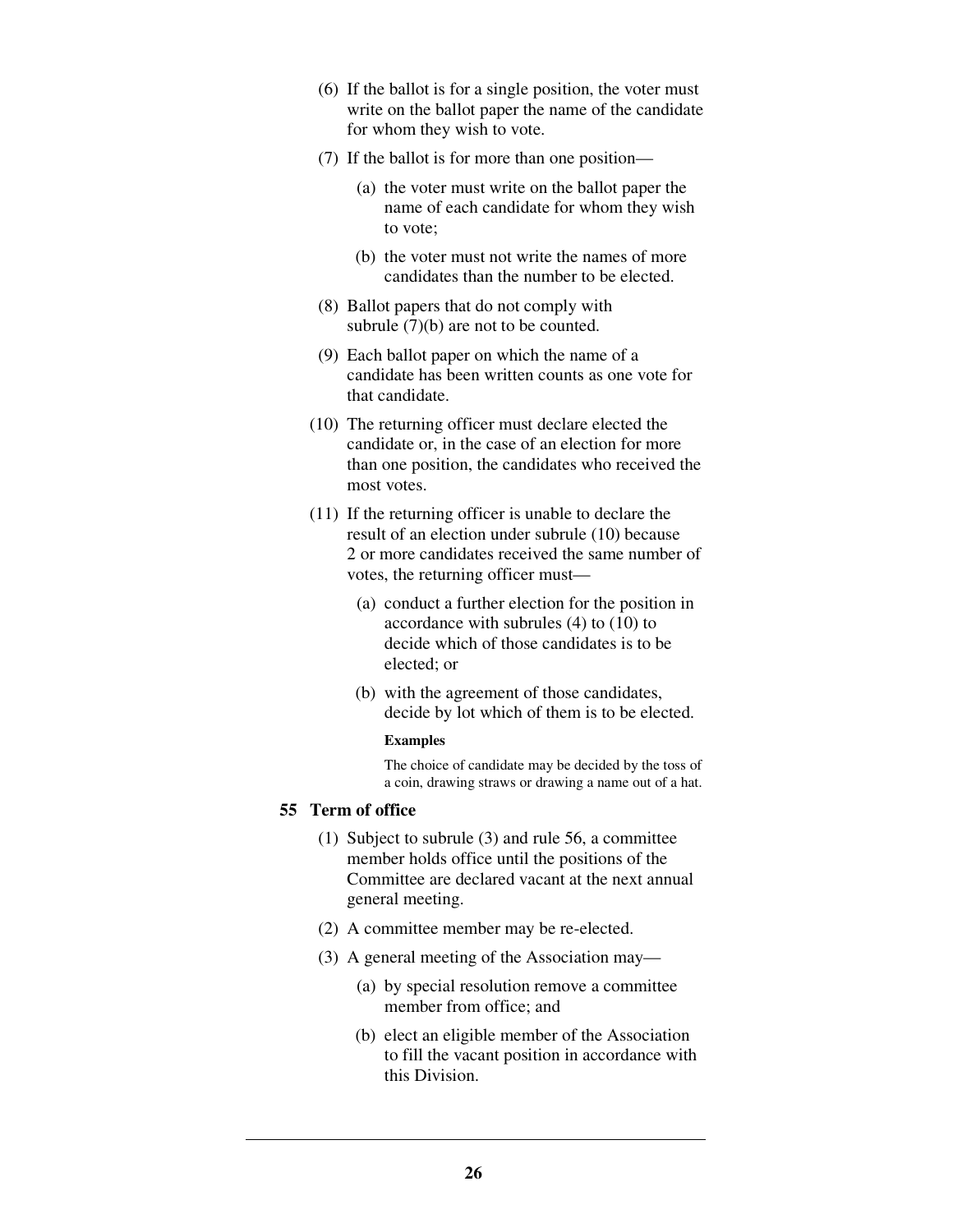- (4) A member who is the subject of a proposed special resolution under subrule (3)(a) may make representations in writing to the Secretary or President of the Association (not exceeding a reasonable length) and may request that the representations be provided to the members of the Association.
- (5) The Secretary or the President may give a copy of the representations to each member of the Association or, if they are not so given, the member may require that they be read out at the meeting at which the special resolution is to be proposed.

### **56 Vacation of office**

- (1) A committee member may resign from the Committee by written notice addressed to the Committee.
- (2) A person ceases to be a committee member if he or she—
	- (a) ceases to be a member of the Association; or
	- (b) fails to attend 3 consecutive committee meetings (other than special or urgent committee meetings) without leave of absence under rule 67; or
	- (c) otherwise ceases to be a committee member by operation of section 78 of the Act.

#### **Note**

A Committee member may not hold the office of secretary if they do not reside in Australia.

#### **57 Filling casual vacancies**

- (1) The Committee may appoint an eligible member of the Association to fill a position on the Committee that—
	- (a) has become vacant under rule 56; or
	- (b) was not filled by election at the last annual general meeting.
- (2) If the position of Secretary becomes vacant, the Committee must appoint a member to the position within 14 days after the vacancy arises.
- (3) Rule 55 applies to any committee member appointed by the Committee under subrule (1) or (2).
- (4) The Committee may continue to act despite any vacancy in its membership.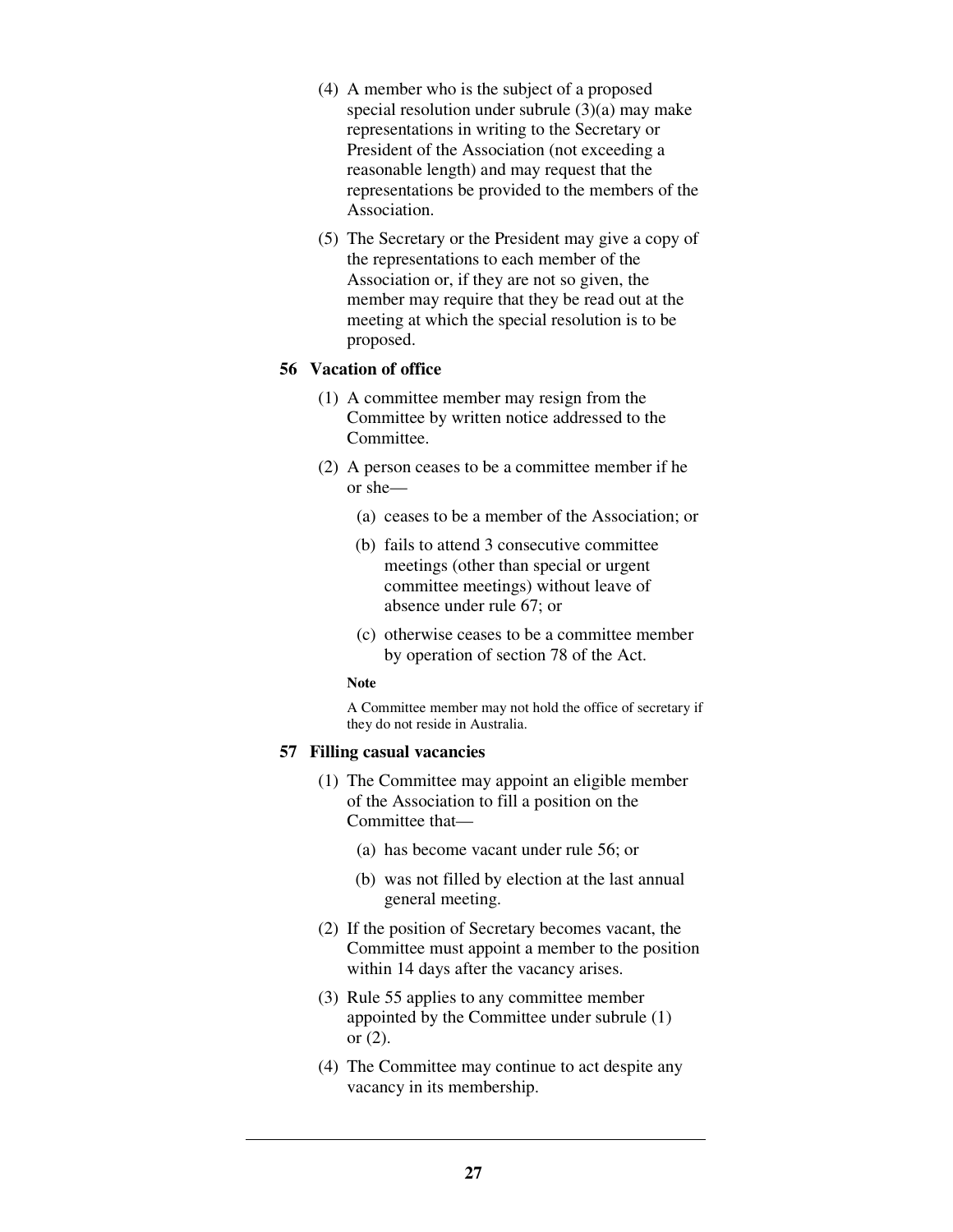### **Division 4—Meetings of Committee**

#### **58 Meetings of Committee**

- (1) The Committee must meet at least 4 times in each year at the dates, times and places determined by the Committee.
- (2) The date, time and place of the first committee meeting must be determined by the members of the Committee as soon as practicable after the annual general meeting of the Association at which the members of the Committee were elected.
- (3) Special committee meetings may be convened by the President or by any 4 members of the Committee.

#### **59 Notice of meetings**

- (1) Notice of each committee meeting must be given to each committee member no later than 7 days before the date of the meeting.
- (2) Notice may be given of more than one committee meeting at the same time.
- (3) The notice must state the date, time and place of the meeting.
- (4) If a special committee meeting is convened, the notice must include the general nature of the business to be conducted.
- (5) The only business that may be conducted at the meeting is the business for which the meeting is convened.

# **60 Urgent meetings**

- (1) In cases of urgency, a meeting can be held without notice being given in accordance with rule 59 provided that as much notice as practicable is given to each committee member by the quickest means practicable.
- (2) Any resolution made at the meeting must be passed by an absolute majority of the Committee.
- (3) The only business that may be conducted at an urgent meeting is the business for which the meeting is convened.
- **61 Procedure and order of business**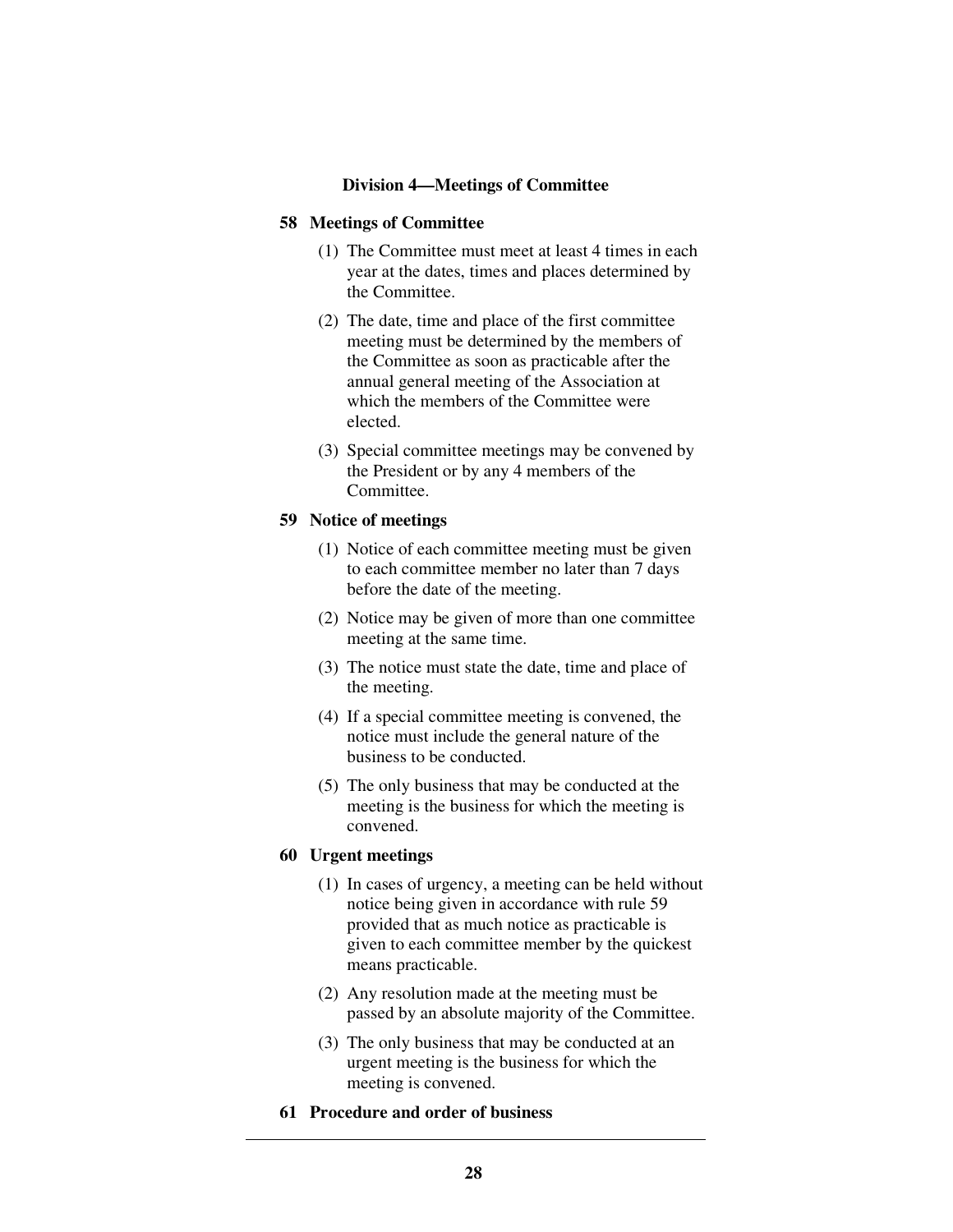- (1) The procedure to be followed at a meeting of a Committee must be determined from time to time by the Committee.
- (2) The order of business may be determined by the members present at the meeting.

### **62 Use of technology**

- (1) A committee member who is not physically present at a committee meeting may participate in the meeting by the use of technology that allows that committee member and the committee members present at the meeting to clearly and simultaneously communicate with each other.
- (2) For the purposes of this Part, a committee member participating in a committee meeting as permitted under subrule (1) is taken to be present at the meeting and, if the member votes at the meeting, is taken to have voted in person.

### **63 Quorum**

- (1) No business may be conducted at a Committee meeting unless a quorum is present.
- (2) The quorum for a committee meeting is the presence (in person or as allowed under rule 62) of a majority of the committee members holding office.
- (3) If a quorum is not present within 30 minutes after the notified commencement time of a committee meeting—
	- (a) in the case of a special meeting—the meeting lapses;
	- (b) in any other case—the meeting must be adjourned to a date no later than 14 days after the adjournment and notice of the time, date and place to which the meeting is adjourned must be given in accordance with rule 59.

# **64 Voting**

- (1) On any question arising at a committee meeting, each committee member present at the meeting has one vote.
- (2) A motion is carried if a majority of committee members present at the meeting vote in favour of the motion.
- (3) Subrule (2) does not apply to any motion or question which is required by these Rules to be passed by an absolute majority of the Committee.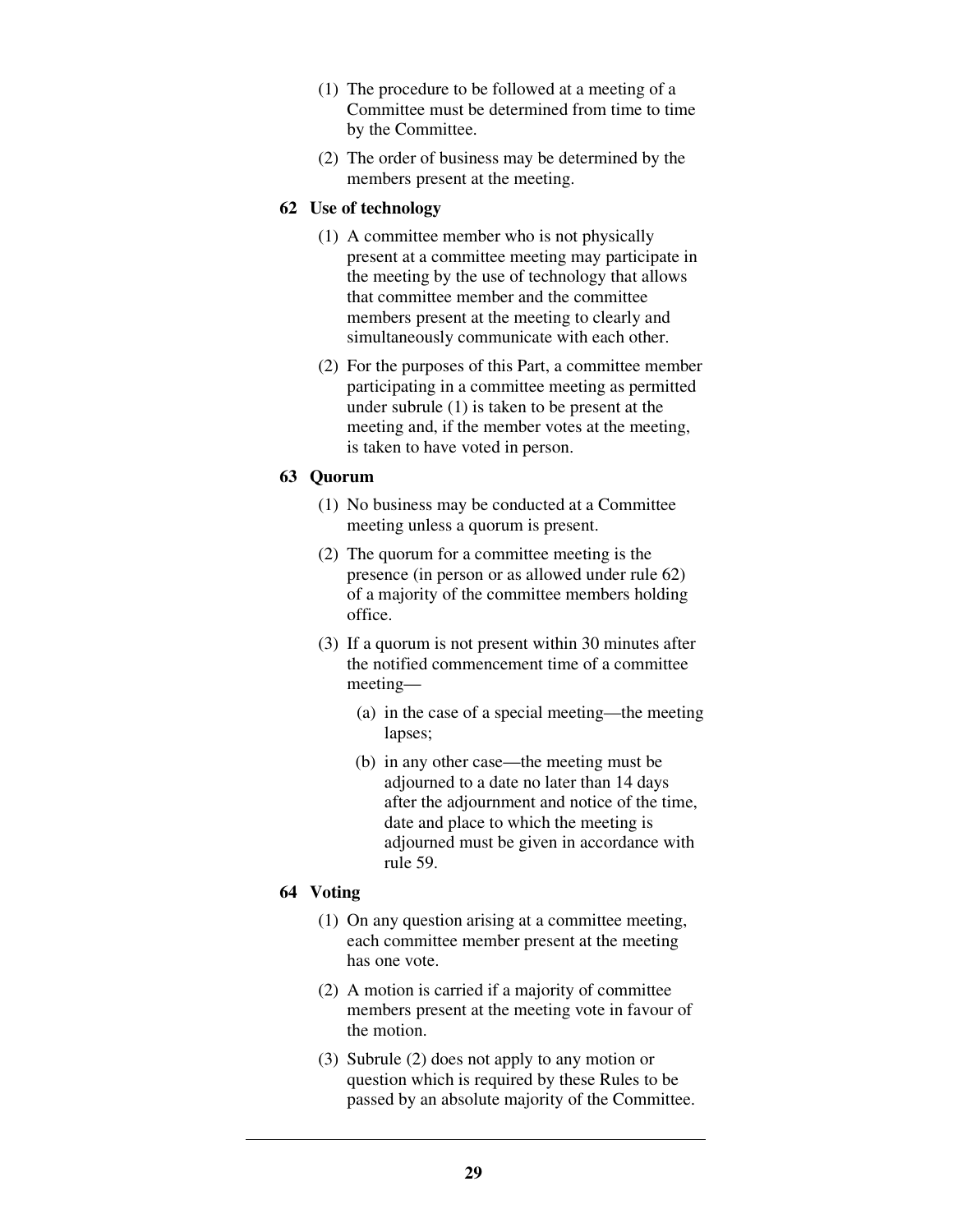- (4) If votes are divided equally on a question, the Chairperson of the meeting has a second or casting vote.
- (5) Voting by proxy is not permitted.

# **65 Conflict of interest**

- (1) A committee member who has a material personal interest in a matter being considered at a committee meeting must disclose the nature and extent of that interest to the Committee.
- (2) The member—
	- (a) must not be present while the matter is being considered at the meeting; and
	- (b) must not vote on the matter.

### **Note**

Under section 81(3) of the Act, if there are insufficient committee members to form a quorum because a member who has a material personal interest is disqualified from voting on a matter, a general meeting may be called to deal with the matter.

- (3) This rule does not apply to a material personal interest—
	- (a) that exists only because the member belongs to a class of persons for whose benefit the Association is established; or
	- (b) that the member has in common with all, or a substantial proportion of, the members of the Association.

# **66 Minutes of meeting**

- (1) The Committee must ensure that minutes are taken and kept of each committee meeting.
- (2) The minutes must record the following—
	- (a) the names of the members in attendance at the meeting;
	- (b) the business considered at the meeting;
	- (c) any resolution on which a vote is taken and the result of the vote;
	- (d) any material personal interest disclosed under rule 65.

# **67 Leave of absence**

 (1) The Committee may grant a committee member leave of absence from committee meetings for a period not exceeding 3 months.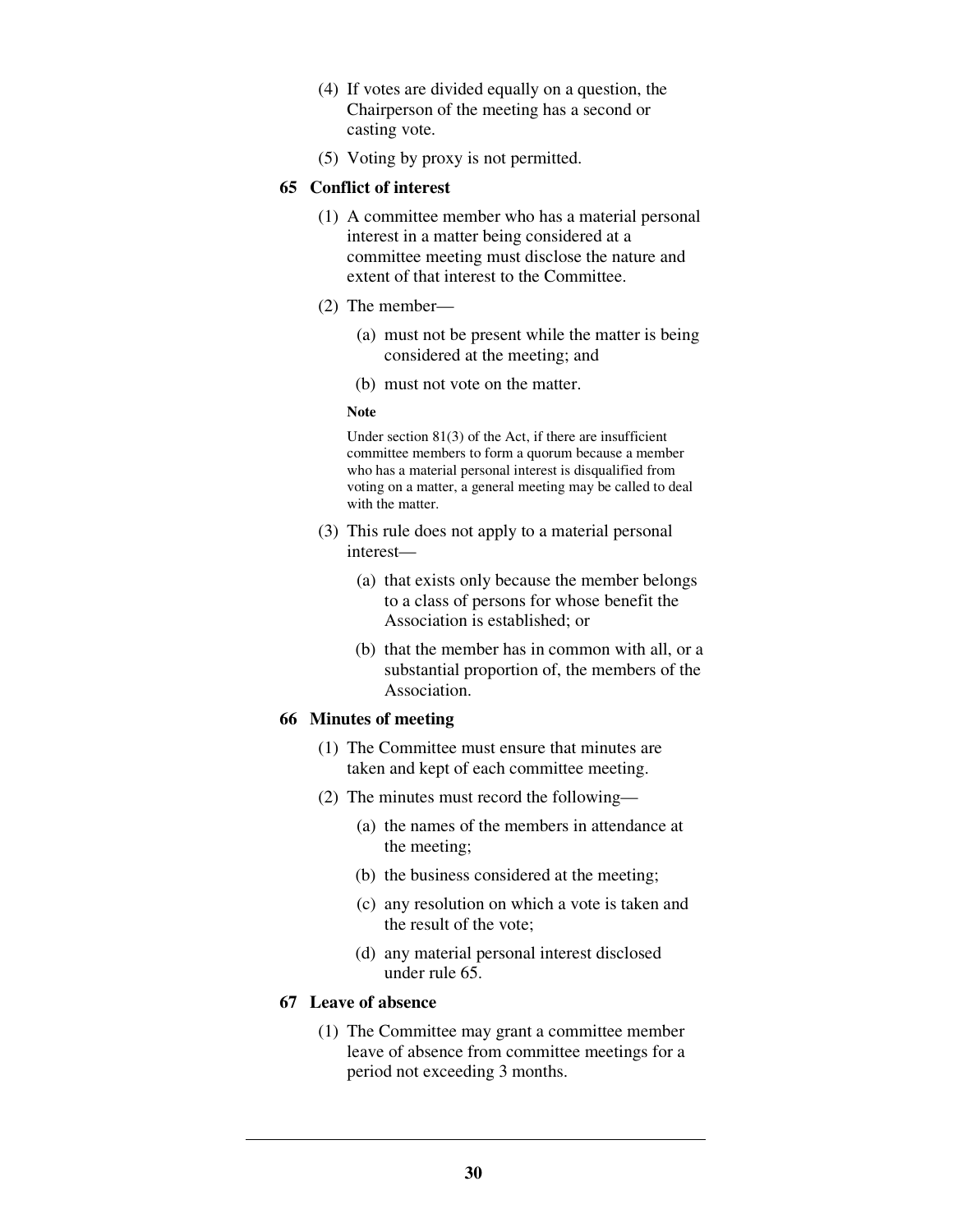(2) The Committee must not grant leave of absence retrospectively unless it is satisfied that it was not feasible for the committee member to seek the leave in advance.

### **PART 6—FINANCIAL MATTERS**

### **68 Source of funds**

The funds of the Association may be derived from joining fees, annual subscriptions, donations, fund-raising activities, grants, interest and any other sources approved by the Committee.

# **69 Management of funds**

- (1) The Association must open an account with a financial institution from which all expenditure of the Association is made and into which all of the Association's revenue is deposited.
- (2) Subject to any restrictions imposed by a general meeting of the Association, the Committee may approve expenditure on behalf of the Association.
- (3) The Committee may authorise the Treasurer to expend funds on behalf of the Association (including by electronic funds transfer) up to a specified limit without requiring approval from the Committee for each item on which the funds are expended.
- (4) All cheques, drafts, bills of exchange, promissory notes and other negotiable instruments must be signed by 2 committee members.
- (5) All funds of the Association must be deposited into the financial account of the Association no later than 5 working days after receipt.
- (6) With the approval of the Committee, the Treasurer may maintain a cash float provided that all money paid from or paid into the float is accurately recorded at the time of the transaction.

# **70 Financial records**

- (1) The Association must keep financial records that—
	- (a) correctly record and explain its transactions, financial position and performance; and
	- (b) enable financial statements to be prepared as required by the Act.
- (2) The Association must retain the financial records for 7 years after the transactions covered by the records are completed.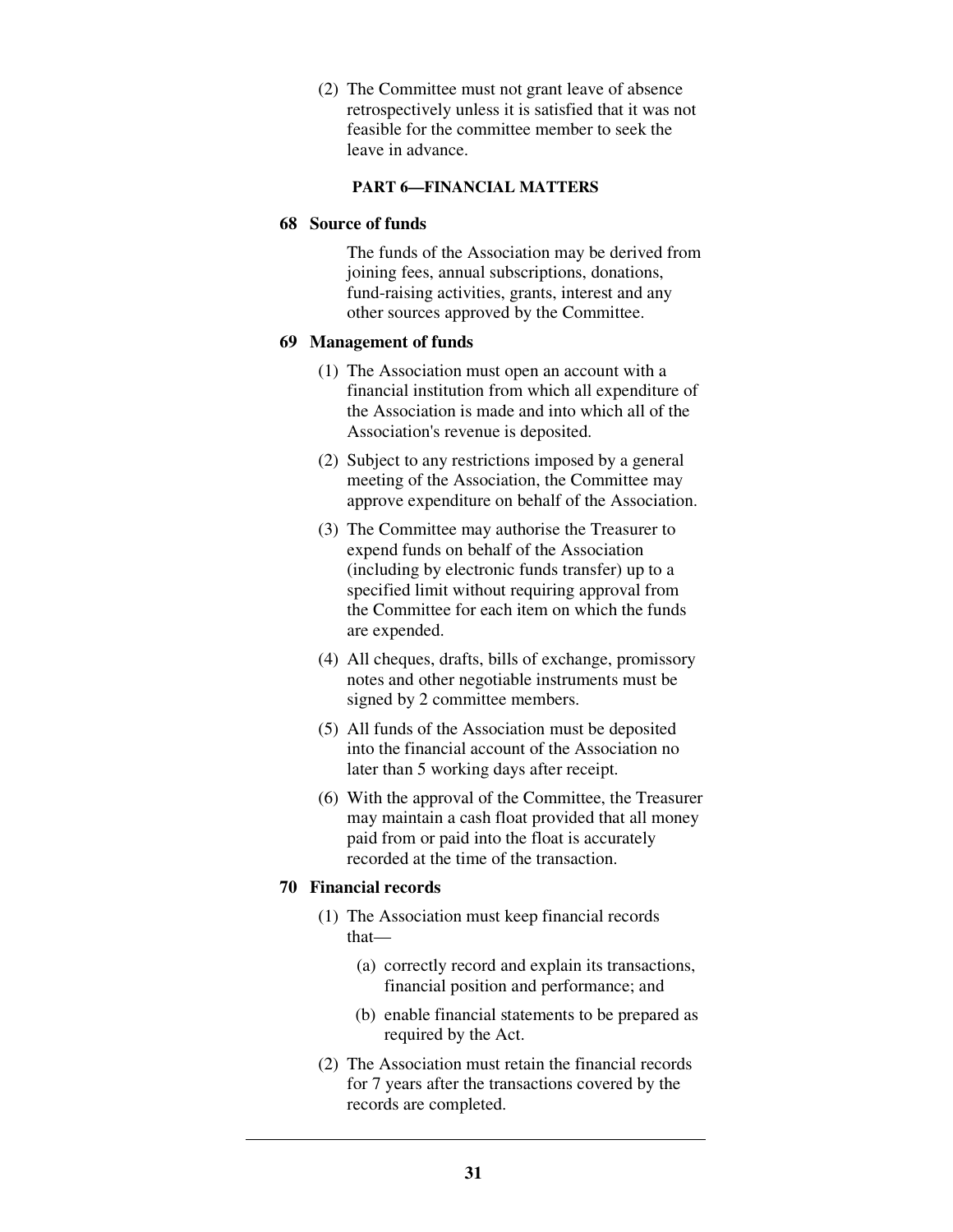- (3) The Treasurer must keep in his or her custody, or under his or her control—
	- (a) the financial records for the current financial year; and
	- (b) any other financial records as authorised by the Committee.

# **71 Financial statements**

- (1) For each financial year, the Committee must ensure that the requirements under the Act relating to the financial statements of the Association are met.
- (2) Without limiting subrule (1), those requirements include—
	- (a) the preparation of the financial statements;
	- (b) if required, the review or auditing of the financial statements;
	- (c) the certification of the financial statements by the Committee;
	- (d) the submission of the financial statements to the annual general meeting of the Association;
	- (e) the lodgement with the Registrar of the financial statements and accompanying reports, certificates, statements and fee.

# **PART 7—GENERAL MATTERS**

#### **72 Common seal**

- (1) The Association may have a common seal.
- (2) If the Association has a common seal—
	- (a) the name of the Association must appear in legible characters on the common seal;
	- (b) a document may only be sealed with the common seal by the authority of the Committee and the sealing must be witnessed by the signatures of two committee members;
	- (c) the common seal must be kept in the custody of the Secretary.

#### **73 Registered address**

The registered address of the Association is—

 (a) the address determined from time to time by resolution of the Committee; or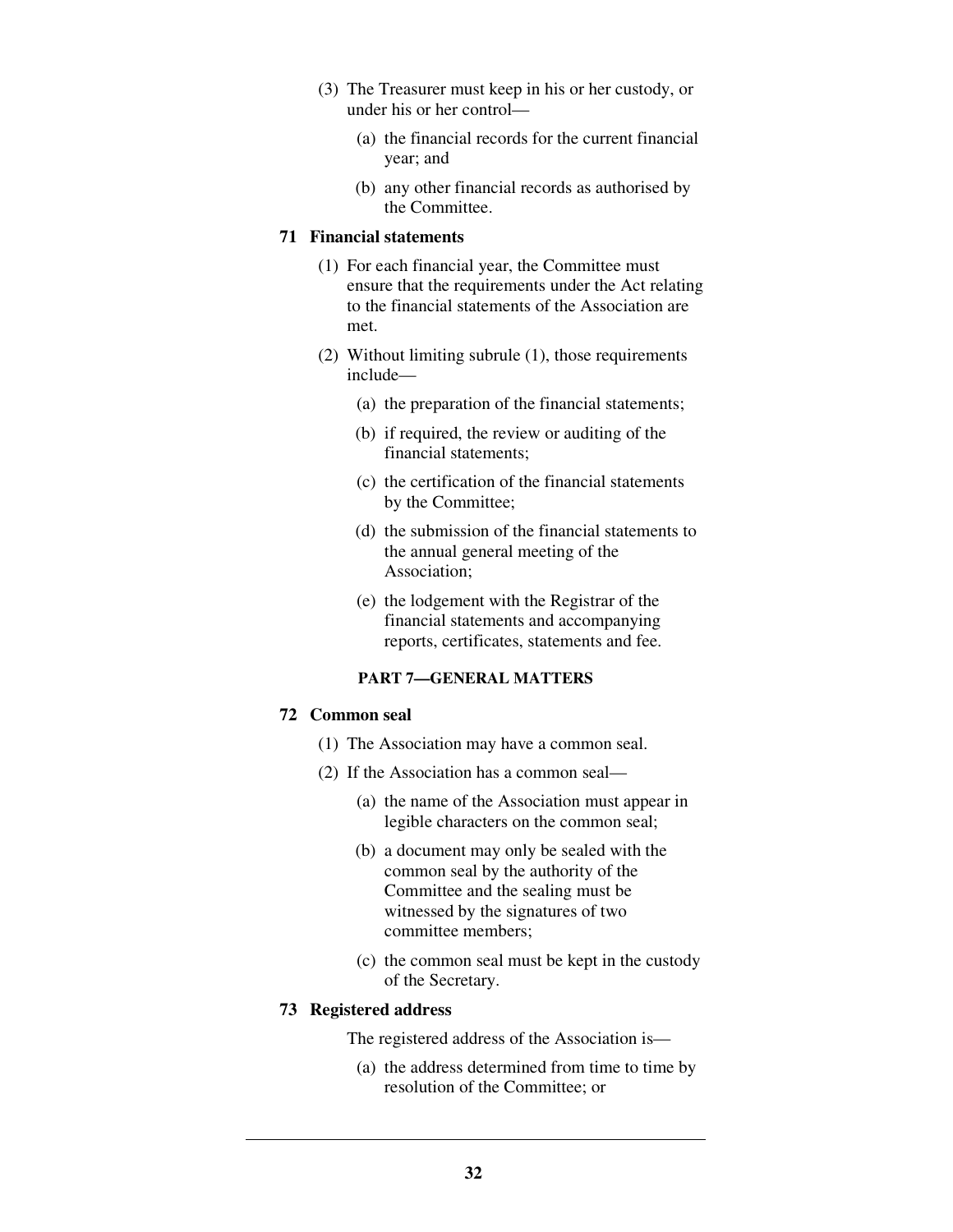(b) if the Committee has not determined an address to be the registered address the postal address of the Secretary.

#### **74 Notice requirements**

- (1) Any notice required to be given to a member or a committee member under these Rules may be given—
	- (a) by handing the notice to the member personally; or
	- (b) by sending it by post to the member at the address recorded for the member on the register of members; or
	- (c) by email or facsimile transmission.
- (2) Subrule (1) does not apply to notice given under rule 60.
- (3) Any notice required to be given to the Association or the Committee may be given—
	- (a) by handing the notice to a member of the Committee; or
	- (b) by sending the notice by post to the registered address; or
	- (c) by leaving the notice at the registered address; or
	- (d) if the Committee determines that it is appropriate in the circumstances—
		- (i) by email to the email address of the Association or the Secretary; or
		- (ii) by facsimile transmission to the facsimile number of the Association.

# **75 Custody and inspection of books and records**

- (1) Members may on request inspect free of charge—
	- (a) the register of members;
	- (b) the minutes of general meetings;
	- (c) subject to subrule (2), the financial records, books, securities and any other relevant document of the Association, including minutes of Committee meetings.

#### **Note**

See note following rule 18 for details of access to the register of members.

 (2) The Committee may refuse to permit a member to inspect records of the Association that relate to confidential, personal, employment, commercial